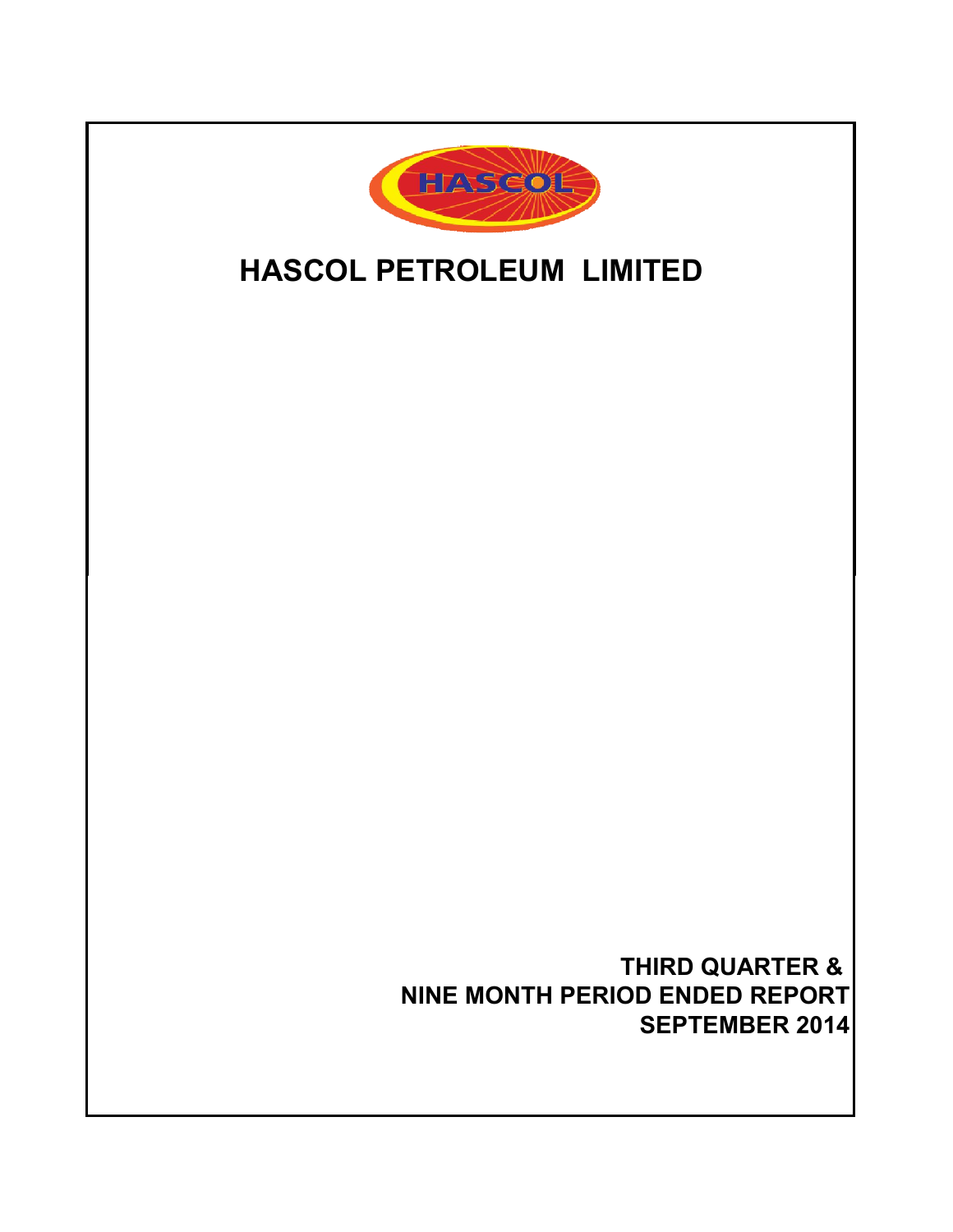# Hascol Petroleum Limited Company Information

| <b>Chairman &amp; C.E.O</b>      | Mr. Mumtaz Hasan Khan                                                                                                                                                                                                                                                                                                                                                                                         |
|----------------------------------|---------------------------------------------------------------------------------------------------------------------------------------------------------------------------------------------------------------------------------------------------------------------------------------------------------------------------------------------------------------------------------------------------------------|
| <b>Directors</b>                 | Dr. Akhtar Hasan Khan<br>Mr. Farooq Rahmatullah Khan<br>Mr. Najmus Saquib Hameed<br>Mr. Sohail Hasan<br>Mr. Liaquat Ali<br>Mr. Saleem Butt                                                                                                                                                                                                                                                                    |
| <b>Audit Committee</b>           | Mr. Sohail Hasan (Chairman)<br>Mr. Liaquat Ali (Member)<br>Mr. Najmus Saquib Hameed (Member)                                                                                                                                                                                                                                                                                                                  |
| <b>Startegy Committee</b>        | Mr. Farooq Rahmatullah Khan (Chairman)<br>Mr. Liaquat Ali (Member)<br>Mr. Mumtaz Hasan Khan (Member)<br>Mr. Saleem Butt (Member)                                                                                                                                                                                                                                                                              |
| <b>Human Resources Committee</b> | Mr. Najmus Saquib Hameed (Chairman)<br>Mr. Liaquat Ali (Member)<br>Mr. Mumtaz Hasan Khan (Member)                                                                                                                                                                                                                                                                                                             |
| <b>Chief Financial Officer</b>   | Mr. Muhammad Ali Ansari                                                                                                                                                                                                                                                                                                                                                                                       |
| <b>Company Secretary</b>         | Mr. Zeeshan UI Haq                                                                                                                                                                                                                                                                                                                                                                                            |
| <b>Auditors</b>                  | <b>Grant Thornton</b><br>Anjum Asim Shahid Rehman<br><b>Chartered Accountants</b>                                                                                                                                                                                                                                                                                                                             |
| <b>Share Registrar</b>           | Central Depository of Pakistan Limited                                                                                                                                                                                                                                                                                                                                                                        |
| <b>Legal Advisor</b>             | Mohsin Tayebaly & Co.<br><b>Advocates &amp; Legal Consultants</b>                                                                                                                                                                                                                                                                                                                                             |
| <b>Bankers</b>                   | <b>Allied Bank Limited</b><br>Askari Commercial Bank Limited<br><b>Bank AI Habib Limited</b><br><b>Burj Bank Limited</b><br><b>Habib Bank Limited</b><br>Habib Metropolitian Bank Limited<br>Industrial and Commercial Bank of China<br><b>First Women Bank Limited</b><br>National Bank of Pakistan<br>Sindh Bank Limited<br>Soneri Bank Limited<br><b>Summit Bank Limited</b><br><b>United Bank Limited</b> |
| <b>Registered Office</b>         | The Forum, Suite No. 105 -106, First Floor<br>Khayaban - e - Jami, Clifton, Block - 9, Karachi<br>Phone: +92 - 21 - 35301343 - 50<br>Fax: +92 - 21 - 35301351<br>UAN: 111-757 - 757<br>Email: info@hascol.com<br>Website: www.hascol.com                                                                                                                                                                      |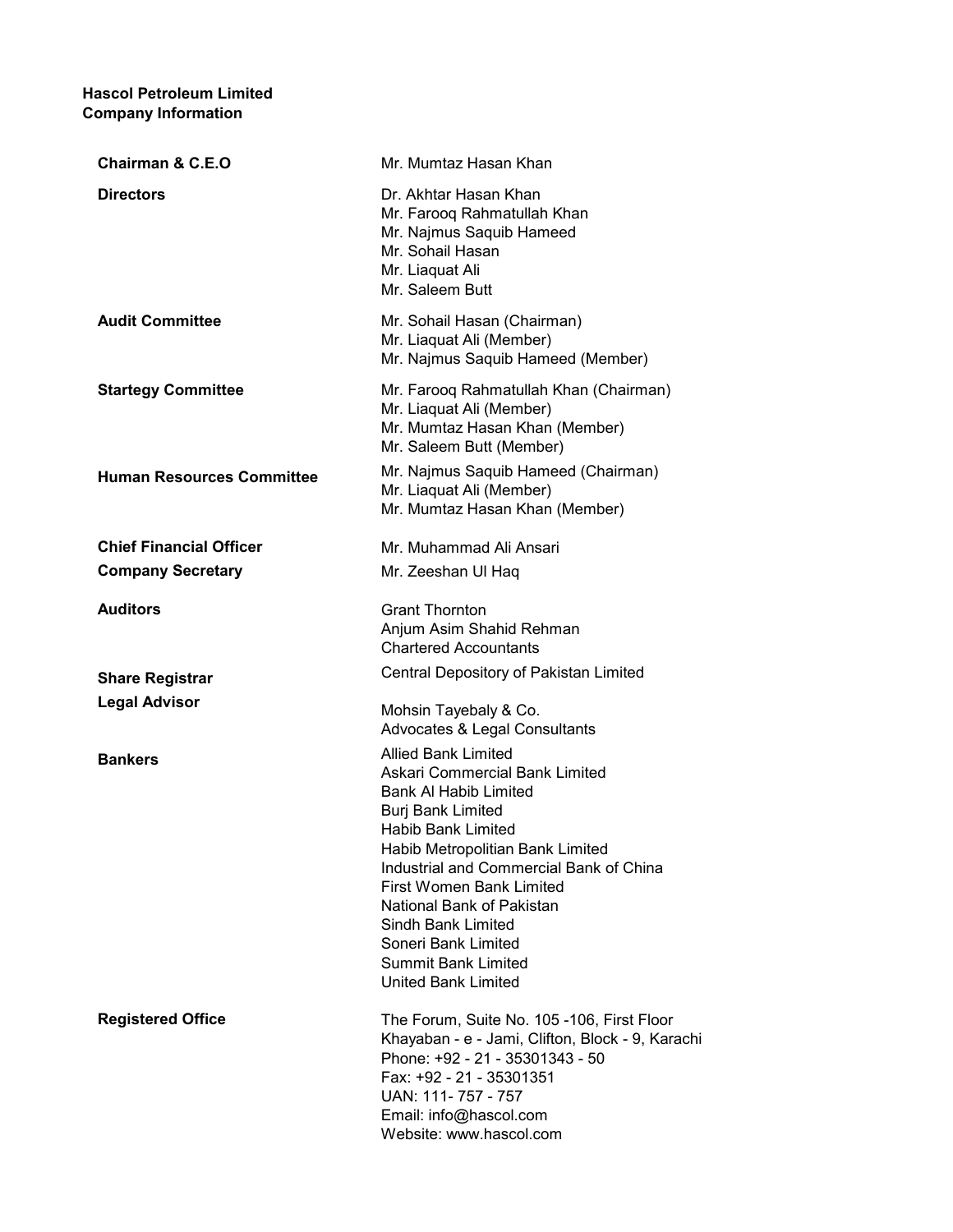# **Hascol Petroleum Limited Directors' Review Report For the nine month period ended September 30, 2014**

The Board of Directors of Hascol Petroleum Limited is pleased to present you the directors' review report together with the condensed interim unaudited financial statements for the nine months period ended 30<sup>th</sup> September 2014.

During the period under review, the Company continued on the path to future growth by recording gross sales revenue of Rs. 73.3 billion as compared to Rs. 38.2 billion in the corresponding period last year, showing a growth of 92%. Due to enhanced sales, the Company earned a gross profit of Rs. 1.6 billion as compared to Rs. 951.9 million in the corresponding period. This resulted an increase in profit after tax, recording Rs. 511.9 million compared to Rs. 290.1 million in the same period last year. The results translate into earnings per share of Rs. 6.51 as compared to Rs. 4.43 per share in the same period last year.

The Company is focusing on its growth by setting up retail outlets across the country and during the period under review, the Company was able to commission 4 retail outlets, bringing the total number of outlets to 224. Storage facilities at Daulatpur and Mehmoodkot are under progress and regulatory approvals are being acquired. The Company is persistently growing and has steadily gain a market share of 5.50% in 2014 as compared to 2.% in 2013, which is a significant achievement, ranking the Company among the top four Oil Marketing Companies in Pakistan. The Company during the period continued to import Motor Gasoline, Diesel and Furnace Oil to compete in a competitive environment. The Company foresees a challenging time ahead due to certain external factors such as declining trend of International Oil Prices and rupee devaluation. However, the management strongly believes on its operational excellence and will ensure that the Company continues with the same momentum.

The Board of Directors would like to thank and appreciate the employees for their dedication and hardwork. The Board would also like to express its gratitude to its customers, suppliers and shareholders for their continued support and co-operation.

On behalf of the Board

1. Sogin

Director Director Dated: 29<sup>th</sup> October 2014

 $\overline{\phantom{a}}$  , and the contract of the contract of the contract of the contract of the contract of the contract of the contract of the contract of the contract of the contract of the contract of the contract of the contrac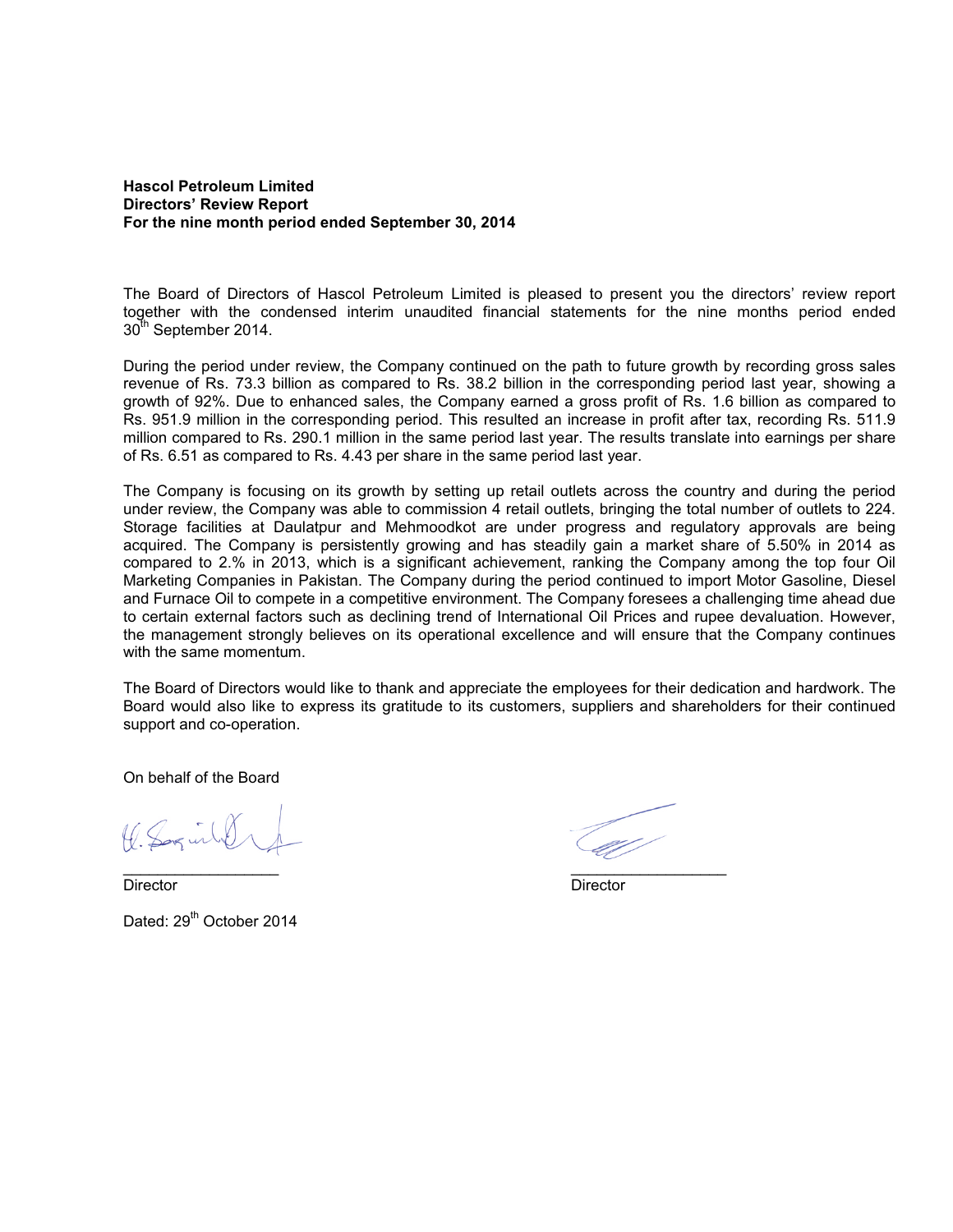### **HASCOL PETROLEUM LIMITED** *CONDENSED INTERIM BALANCE SHEET*

*AS AT SEPTEMBER 30, 2014*

|                                                                         | <b>Note</b> | September 30,<br>2014<br><b>Unaudited</b><br>Rupees in '000 | December 31,<br>2013<br>Audited |
|-------------------------------------------------------------------------|-------------|-------------------------------------------------------------|---------------------------------|
| <b>ASSETS</b>                                                           |             |                                                             |                                 |
| <b>Non-current assets</b>                                               |             |                                                             |                                 |
| Property, plant and equipment                                           | 5           | 3,198,572                                                   | 2,286,425                       |
| Intangible asset                                                        |             | 5,810                                                       | 7,054                           |
| Long-term investments                                                   | 6           | 718,282<br>41,922                                           | 27,113                          |
| Long-term deposits<br>Deferred taxation - net                           | 7           | 437,649                                                     | 327,508                         |
| <b>Total non-current assets</b>                                         |             | 4,402,235                                                   | 2,648,100                       |
| <b>Current assets</b>                                                   |             |                                                             |                                 |
| Stock-in-trade                                                          |             | 6,235,033                                                   | 3,153,723                       |
| Trade debts                                                             | 8           | 5,918,631                                                   | 2,116,118                       |
| Advances                                                                |             | 215,741                                                     | 464,647                         |
| Short-term deposits and prepayments                                     |             | 51,104                                                      | 40,584                          |
| Other receivables                                                       | 9           | 313,567                                                     | 66,786                          |
| Cash and bank balances<br><b>Total current assets</b>                   |             | 2,998,592<br>15,732,668                                     | 864,748<br>6,706,606            |
| <b>Total Assets</b>                                                     |             | 20,134,903                                                  | 9,354,706                       |
|                                                                         |             |                                                             |                                 |
| <b>EQUITY AND LIABILITIES</b>                                           |             |                                                             |                                 |
| <b>EQUITY</b>                                                           |             |                                                             |                                 |
| Share capital                                                           | 10          | 906,000                                                     | 656,000                         |
| Share premium                                                           |             | 1,070,828                                                   | 3,300                           |
| Unappropriated profit                                                   |             | 785,628                                                     | 426,162                         |
| <b>Total equity</b>                                                     |             | 2,762,456                                                   | 1,085,462                       |
| Surplus on revaluation of fixed assets - net of tax                     |             | 330,006                                                     | 358,376                         |
| <b>LIABILITIES</b>                                                      |             |                                                             |                                 |
| <b>Non-current liabilities</b>                                          |             |                                                             |                                 |
| Long term finances - secured                                            |             | 262,949                                                     | 97,732                          |
| Liabilities against assets subject to finance lease                     |             | 52,756                                                      | 45,693                          |
| Long term deposits                                                      |             | 98,551<br>61,263                                            | 90,872<br>47,054                |
| Deferred liability - gratuity<br><b>Total non current liabilities</b>   |             | 475,519                                                     | 281,351                         |
| <b>Current liabilities</b>                                              |             |                                                             |                                 |
| Trade and other payables                                                | 11          | 13,199,405                                                  | 6,404,267                       |
| Mark-up accrued                                                         |             | 32,458                                                      | 18,001                          |
| Short term running finances - secured                                   |             | 756,703                                                     | 679,680                         |
| Current portion of long term finances - secured                         |             | 293,927                                                     | 124,237                         |
| Current maturity of liabilities against assets subject to finance lease |             | 29,760                                                      | 49,309                          |
| Sales tax payable                                                       |             | 1,568,497                                                   | 4,028                           |
| Taxation - net<br><b>Total current liabilities</b>                      |             | 686,172<br>16,566,922                                       | 349,995<br>7,629,517            |
| <b>Total Liabilities</b>                                                |             | 17,042,441                                                  | 7,910,868                       |
|                                                                         |             | 20,134,903                                                  | 9,354,706                       |
| <b>Total Equity and Liabilities</b>                                     |             |                                                             |                                 |

The annexed notes 1 to 19 form an integral part of these condensed interim unconsolidated financial information.

The Chief Executive Officer is for the time being not in Pakistan therefore, these condensed interim unconsolidated financial statements have been signed by two directors as required by the section 241 (2) of the Companies Oridnance, 1984.

K. Saguild

<u>U</u>

 **Director Director**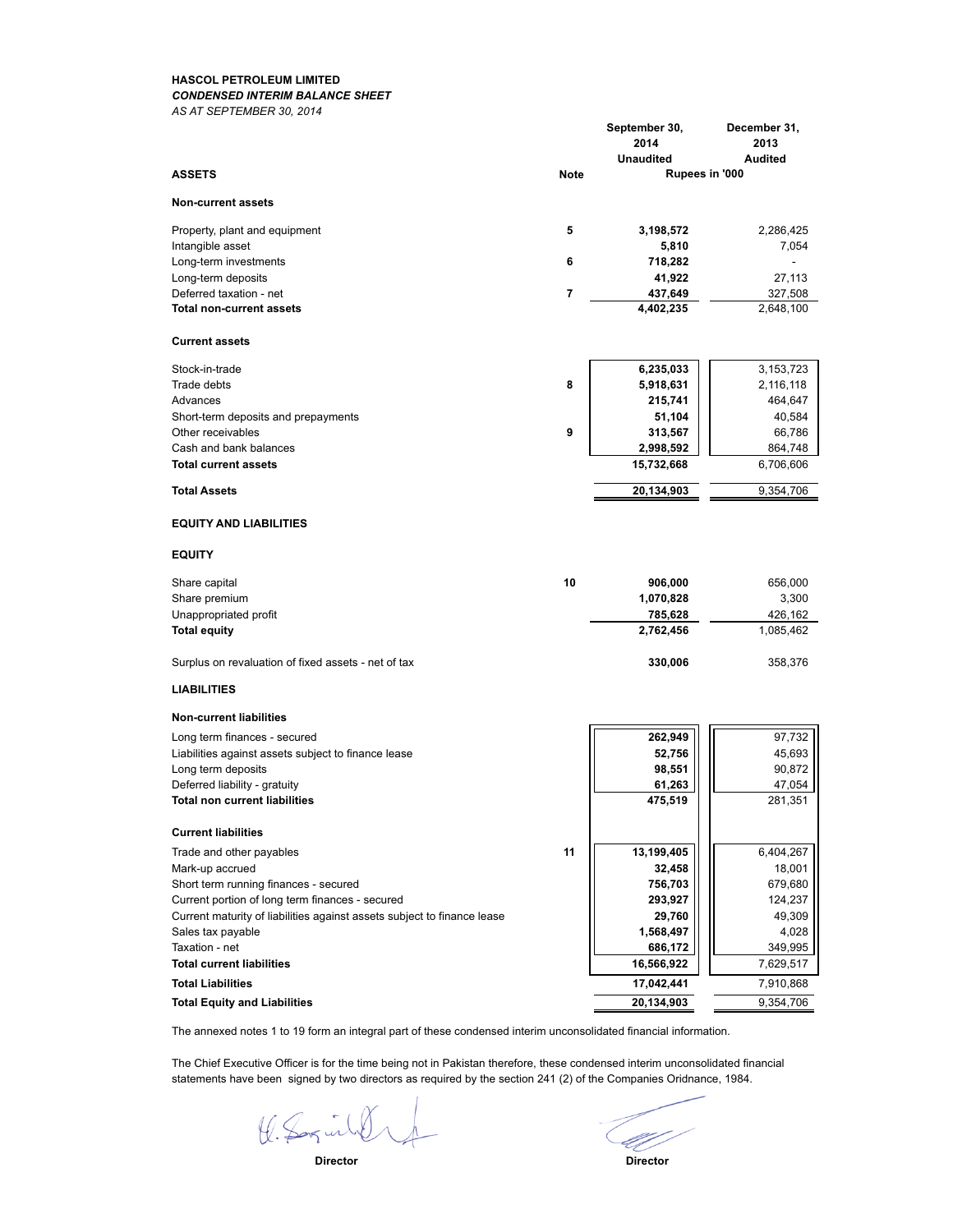# **HASCOL PETROLEUM LIMITED** *CONDENSED INTERIM PROFIT AND LOSS ACCOUNT - UNAUDITED*

*FOR THE NINE MONTH PERIOD ENDED SEPTEMBER 30, 2014*

|                                       |             | Nine month period ended |                | <b>Quarter ended</b> |                |  |
|---------------------------------------|-------------|-------------------------|----------------|----------------------|----------------|--|
|                                       |             | September 30,           | September 30,  | September 30,        | September 30,  |  |
|                                       | <b>Note</b> | 2014                    | 2013           | 2014                 | 2013           |  |
|                                       |             |                         |                |                      |                |  |
| Sales                                 |             | 73,258,016              | 38,236,442     | 31,925,932           | 13,102,834     |  |
| Less: Sales tax                       |             | (10, 415, 109)          | (5, 181, 461)  | (4,616,560)          | (1,481,273)    |  |
|                                       |             | 62,842,907              | 33,054,981     | 27,309,372           | 11,621,561     |  |
| Other revenue                         |             | 40,057                  | 32,090         | 13,670               | 10,917         |  |
| Net revenue                           |             | 62,882,964              | 33,087,071     | 27,323,042           | 11,632,478     |  |
| Cost of products sold                 |             | (61, 237, 434)          | (32, 135, 133) | (26, 683, 492)       | (11, 292, 817) |  |
| <b>Gross profit</b>                   |             | 1,645,530               | 951,938        | 639,550              | 339,661        |  |
| Selling and distribution expenses     |             | (567,004)               | (422, 633)     | (188, 926)           | (140, 012)     |  |
| Administrative expenses               |             | (227,817)               | (151, 324)     | (103, 839)           | (51, 448)      |  |
|                                       |             | 850,709                 | 377,981        | 346,785              | 148,201        |  |
| Other operating income                |             | 178,998                 | 17,486         | 119,753              | 8,364          |  |
| <b>Operating profit</b>               |             | 1,029,707               | 395,467        | 466,538              | 156,565        |  |
| Finance cost                          |             | (177, 313)              | (81, 301)      | (82, 045)            | (34, 332)      |  |
| Exchange loss - net                   |             | (148, 272)              |                | (135, 197)           |                |  |
| <b>Profit before taxation</b>         |             | 704,122                 | 314,166        | 249,296              | 122,233        |  |
| Taxation                              | 13          | (192, 231)              | (23, 863)      | (53, 256)            | (21, 519)      |  |
| <b>Profit after taxation</b>          |             | 511,891                 | 290,303        | 196,040              | 100,714        |  |
| <b>Earnings per share - Basic and</b> |             |                         |                |                      |                |  |
| <b>Diluted (Rupees per share)</b>     |             | 6.51                    | 4.43           | 2.49                 | 1.54           |  |

The annexed notes 1 to 19 form an integral part of these condensed interim unconsolidated financial information.

The Chief Executive Officer is for the time being not in Pakistan therefore, these condensed interim unconsolidated financial statements have been signed by two directors as required by the section 241 (2) of the Companies Oridnance, 1984.

K. Soginhof

 **Director Director**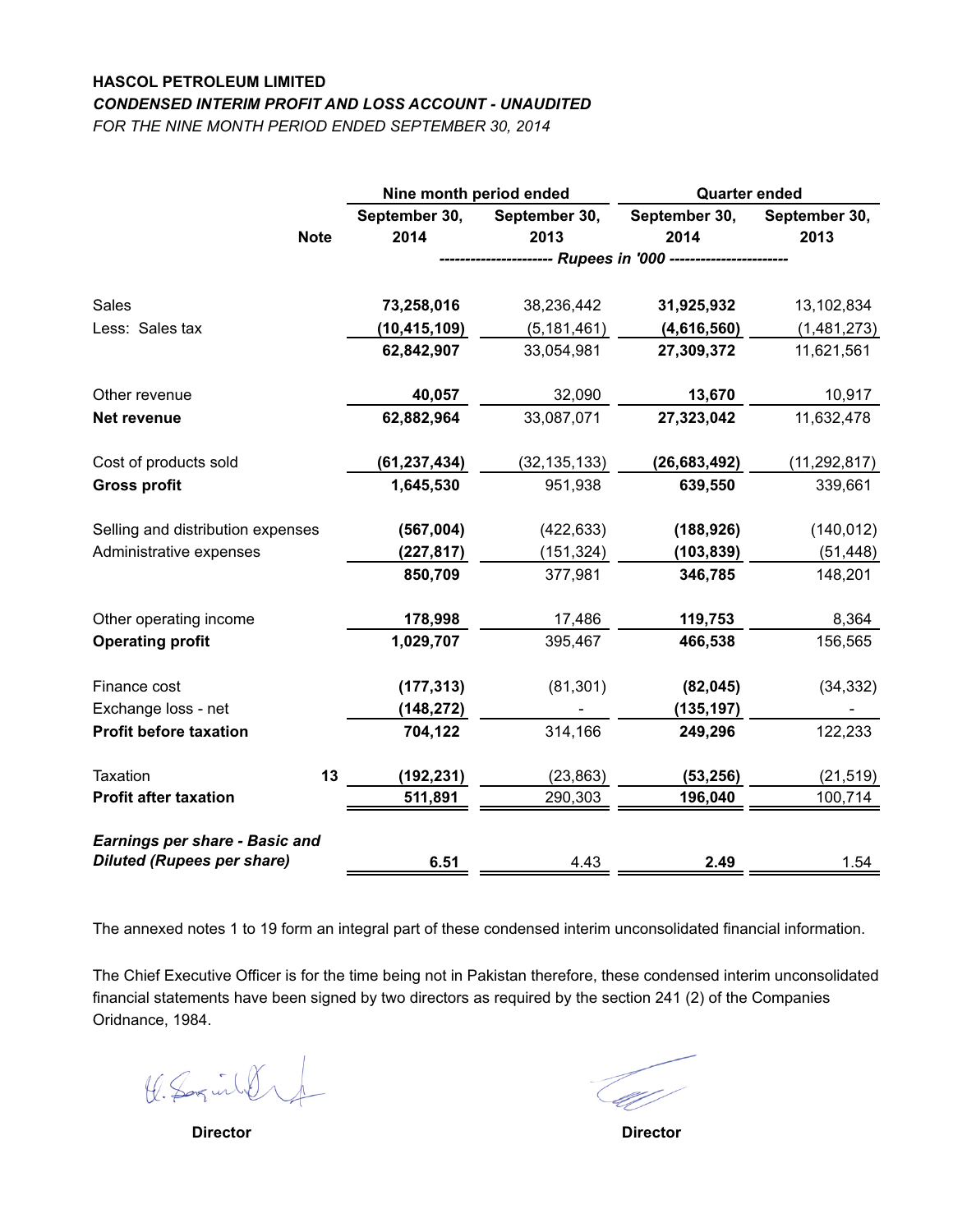# **HASCOL PETROLEUM LIMITED** *CONDENSED INTERIM STATEMENT OF COMPREHENSIVE INCOME FOR THE NINE MONTH PERIOD ENDED SEPTEMBER 30, 2014*

|                                                                                                                                                                          | Nine month period ended |         | <b>Quarter ended</b>                                                 |                       |  |
|--------------------------------------------------------------------------------------------------------------------------------------------------------------------------|-------------------------|---------|----------------------------------------------------------------------|-----------------------|--|
|                                                                                                                                                                          | 2014                    | 2013    | September 30, September 30, September 30,<br>2014                    | September 30,<br>2013 |  |
|                                                                                                                                                                          |                         |         | ----------------------------Rupees in '000-------------------------- |                       |  |
| Profit for the period                                                                                                                                                    | 511,891                 | 290,303 | 196,040                                                              | 100,714               |  |
| Other comprehensive income                                                                                                                                               |                         |         |                                                                      |                       |  |
| Items that will never be reclassified<br>to profit and loss account<br>Deferred liability - actuarial loss - net of tax                                                  |                         |         |                                                                      | 5,734                 |  |
| Item that are to be reclassified subsequently<br>to profit and loss account<br>Unrealised appreciation during the period on<br>remeasurement of investment classified as |                         |         |                                                                      |                       |  |
| " available for sale" - net of tax                                                                                                                                       | 405                     |         | 405                                                                  |                       |  |
|                                                                                                                                                                          | 405                     |         | 405                                                                  | 5,734                 |  |
| Total comprehensive income for the period                                                                                                                                | 512,296                 | 290,303 | 196,445                                                              | 106,448               |  |

The annexed notes 1 to 19 form an integral part of these condensed interim unconsolidated financial information.

The Chief Executive Officer is for the time being not in Pakistan therefore, these condensed interim unconsolidated financial statements have been signed by two directors as required by the section 241 (2) of the Companies Oridnance, 1984.

the Sagin

TT 30

 **Director Director**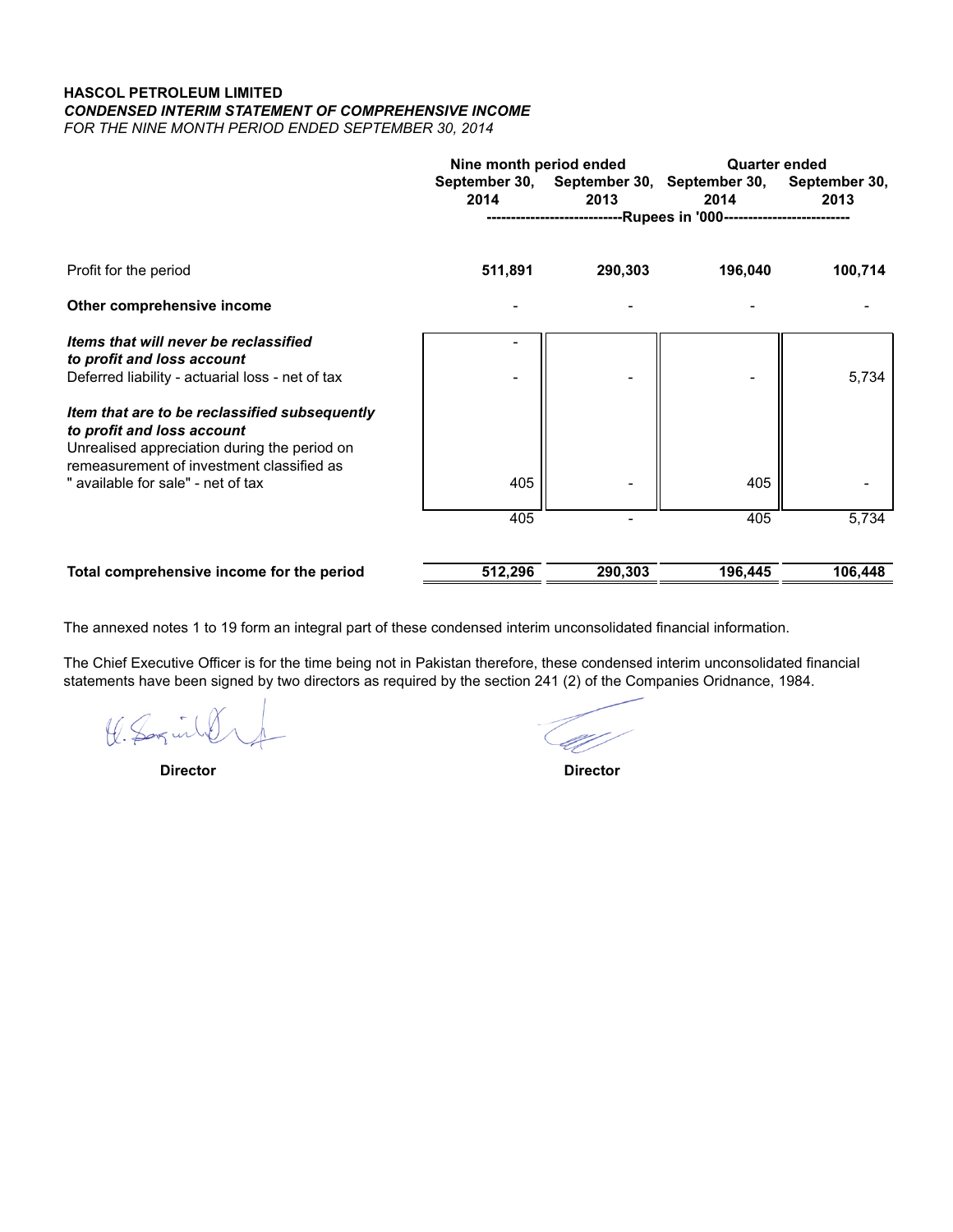#### **HASCOL PETROLEUM LIMITED CONDENSED INTERIM STATEMENT OF CHANGES IN EQUITY - UNAUDITED FOR THE NINE MONTH PERIOD ENDED SEPTEMBER 30, 2014**

| <b>Note</b>                                                                                                                        | Issued,<br>subscribed<br>and paid-up<br>capital | <b>Share</b><br>premium  | <b>Unrealized</b><br>appreciation on<br>remeasurement<br>of investment<br>classified as<br>"available for<br>sale' | Unappro-<br>priated<br>loss               | Sub - Total | <b>Total</b>           |
|------------------------------------------------------------------------------------------------------------------------------------|-------------------------------------------------|--------------------------|--------------------------------------------------------------------------------------------------------------------|-------------------------------------------|-------------|------------------------|
|                                                                                                                                    |                                                 |                          |                                                                                                                    | -- Rupees in '000 ----------------------- |             |                        |
| Balance as at January 01, 2013                                                                                                     | 656,000                                         | 3,300                    |                                                                                                                    | 2,281                                     | 2,281       | 661,581                |
| <b>Total Comprehensive income for the</b><br>nine month period ended September 30, 2013<br>Profit for the period                   |                                                 | ÷.                       |                                                                                                                    | 290,303                                   | 290,303     | 290,303                |
| Transferred from surplus on revaluation<br>of fixed assets on account of                                                           |                                                 |                          |                                                                                                                    |                                           |             |                        |
| incremental depreciation - net of tax                                                                                              |                                                 |                          |                                                                                                                    | 28,369                                    | 28,369      | 28,369                 |
|                                                                                                                                    |                                                 |                          |                                                                                                                    | 318,672                                   | 318,672     | 318,672                |
| Balance as at September 30, 2013                                                                                                   | 656,000                                         | 3,300                    | $\blacksquare$                                                                                                     | 320,953                                   | 320.953     | 980,253                |
| Balance as at January 01, 2014                                                                                                     | 656,000                                         | 3,300                    |                                                                                                                    | 426,162                                   | 426,162     | 1,085,462              |
| <b>Transaction with owners</b><br>Share issued during the period<br>Share issuance cost                                            | 250,000                                         | 1,162,500<br>(94, 972)   | $\blacksquare$                                                                                                     |                                           |             | 1,412,500<br>(94, 972) |
| Cash dividend for the three month period ended<br>March 31, 2014 (Rs. 1 per share)<br>Cash dividend for the six month period ended |                                                 |                          |                                                                                                                    | (90, 600)                                 | (90, 600)   | (90, 600)              |
| 17<br>June 30, 2014 (Rs. 1 per share)                                                                                              |                                                 |                          |                                                                                                                    | (90, 600)                                 | (90, 600)   | (90, 600)              |
| <b>Total Comprehensive income for the</b>                                                                                          | 250,000                                         | 1,067,528                |                                                                                                                    | (181, 200)                                | (181, 200)  | 1,136,328              |
| nine month period ended September 30, 2014<br>Profit for the period                                                                | $\overline{\phantom{a}}$                        | $\overline{\phantom{a}}$ | $\sim$                                                                                                             | 511,891                                   | 511,891     | 511,891                |
| Unrealized appreciation during the period on<br>remeasurement of investment classified as                                          |                                                 |                          |                                                                                                                    |                                           |             |                        |
| 'available for sale' - net of tax                                                                                                  |                                                 |                          | 405                                                                                                                |                                           | 405         | 405                    |
| Transferred from surplus on revaluation<br>of fixed assets on account of<br>incremental depreciation - net of tax                  |                                                 |                          |                                                                                                                    | 28,370                                    | 28,370      | 28,370                 |
|                                                                                                                                    |                                                 |                          | 405                                                                                                                | 540,261                                   | 540,666     | 540,666                |
|                                                                                                                                    |                                                 |                          |                                                                                                                    |                                           |             |                        |
| Balance as at September 30, 2014                                                                                                   | 906,000                                         | 1,070,828                | 405                                                                                                                | 785,223                                   | 785,628     | 2,762,456              |

The annexed notes 1 to 19 form an integral part of these condensed interim unconsolidated financial information

The Chief Executive Officer is for the time being not in Pakistan therefore, these condensed interim unconsolidated financial statements have been signed by two directors as required by the section 241 (2) of the Companies Oridnance, 1984

K. Loginle

U)<br>U

 **Director Director**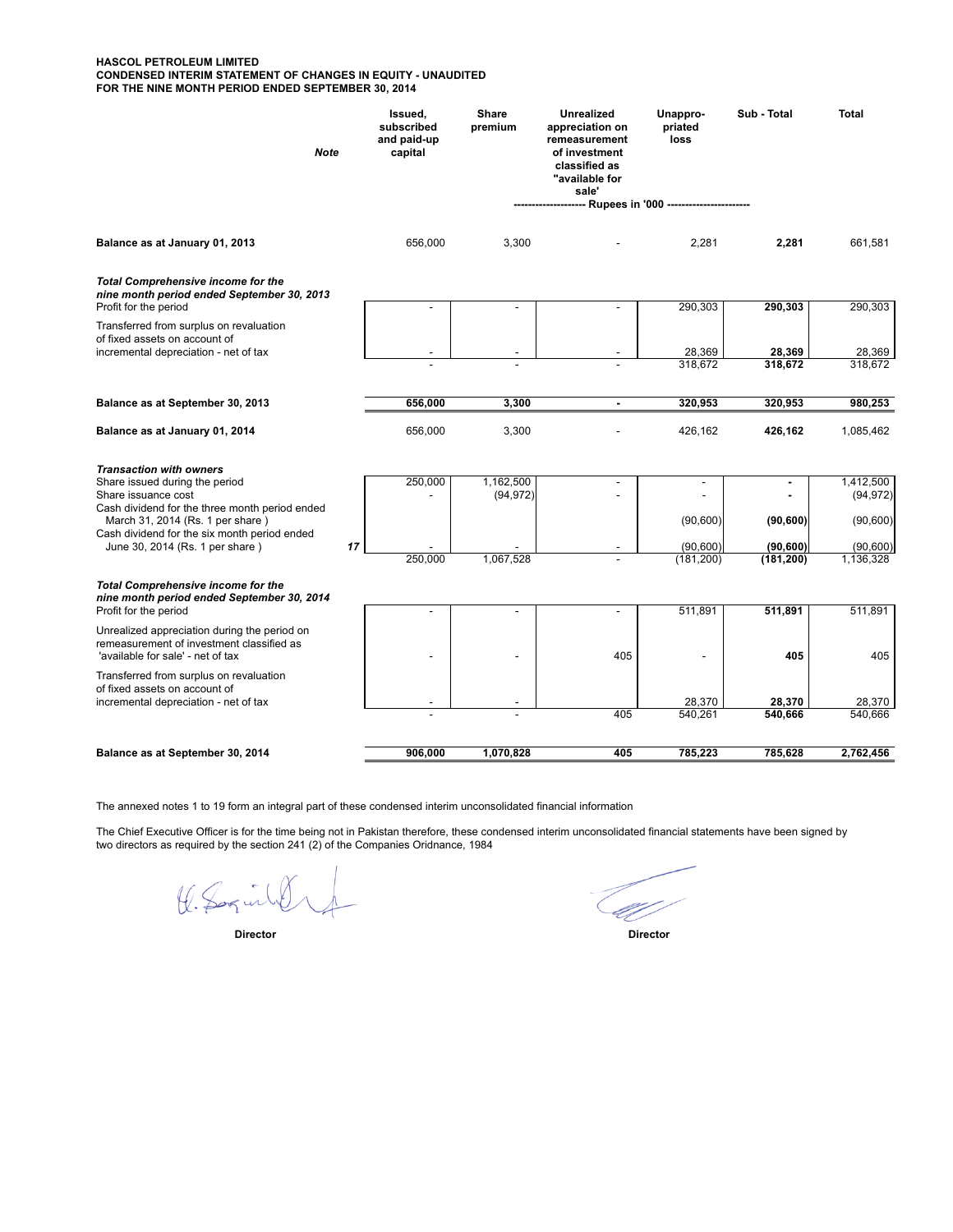# **HASCOL PETROLEUM LIMITED CONDENSED INTERIM CASH FLOW STATEMENT - UNAUDITE D FOR THE NINE MONTH PERIOD ENDED SEPTEMBER 30, 2014**

|                                                             |             | Nine month period ended |               |  |
|-------------------------------------------------------------|-------------|-------------------------|---------------|--|
|                                                             |             | September 30,           | September 30, |  |
|                                                             | <b>Note</b> | 2014                    | 2013          |  |
|                                                             |             | Rupees in '000          |               |  |
| <b>CASH FLOWS FROM OPERATING ACTIVITIES</b>                 |             |                         |               |  |
| Cash generated from operations                              | 14          | 2,360,692               | 866,234       |  |
| Mark-up on short-term finance paid                          |             | (162, 856)              | (63, 337)     |  |
| Dividend paid                                               |             | (90, 600)               |               |  |
| Gratuity paid                                               |             |                         | (8, 593)      |  |
| Taxes paid                                                  |             | 33,747                  | (18, 679)     |  |
| Net cash generated from operating activities                |             | 2,140,983               | 775,625       |  |
| <b>CASH FLOWS FROM INVESTING ACTIVITIES</b>                 |             |                         |               |  |
| Capital expenditure paid                                    |             | (1,021,049)             | (580, 572)    |  |
| Acquisition of long term investment                         |             | (819, 920)              |               |  |
| Proceeds from disposal of long term investment              |             | 107,453                 |               |  |
| Proceeds from disposal of property, plant and equipment     |             | 16,536                  | 3,178         |  |
| Long term deposits                                          |             | (14, 809)               | 5,163         |  |
| Net cash used in investing activities                       |             | (1,731,789)             | (572, 231)    |  |
| <b>CASH FLOWS FROM FINANCING ACTIVITIES</b>                 |             |                         |               |  |
| Lease rentals paid                                          |             | (12, 487)               | (55, 100)     |  |
| Proceed from issuance of shares                             |             | 1,317,528               |               |  |
| Long term finance obtained and repaid - net                 |             | 334,907                 | (107, 468)    |  |
| Long term deposits                                          |             | 7,679                   | 5,349         |  |
| Net cash used in financing activities                       |             | 1,647,627               | (157, 219)    |  |
| Net decrease in cash and cash equivalents                   |             | 2,056,821               | 46,175        |  |
| Cash and cash equivalents as at the beginning of the period |             | 185,068                 | 92,500        |  |
| Cash and cash equivalents as at the end of the period       | 15          | 2,241,889               | 138,675       |  |

The annexed notes 1 to 19 form an integral part of these condensed interim unconsolidated financial information.

The Chief Executive Officer is for the time being not in Pakistan therefore, these condensed interim unconsolidated financia statements have been signed by two directors as required by the section 241 (2) of the Companies Oridnance, 1984.

K. Saguilde

 **Director Director**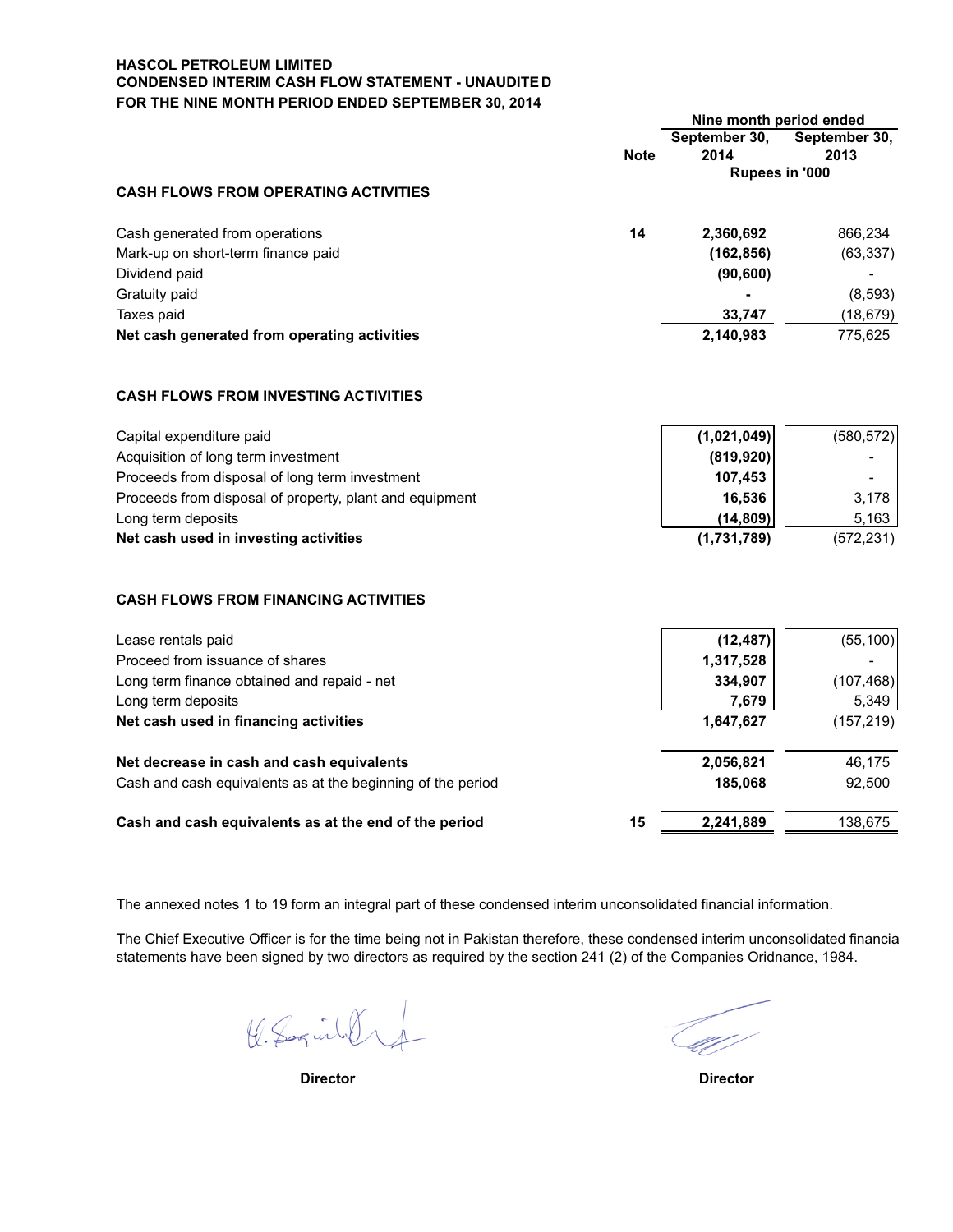### **1 STATUS AND NATURE OF BUSINESS**

Hascol Petroleum Limited (the Company) was incorporated in Pakistan as a private limited company on March 28, 2001. On September 12, 2007 the Company was converted into a public unlisted company. The registered office of the Company is situated at Suite No.105- 106, The Forum, Khayaban-e-Jami, Clifton, Karachi. The Company markets petroleum products and compressed natural gas. It also get blends and markets various kinds of lubricating products.

The Company obtained oil marketing license from Ministry of Petroleum and Natural Resources in the year 2005. Commercial Operations were started in the month of September 2005.

**1.1** During the period, the Company has made an Initial Public Offering (IPO) through issuance of 25 million ordinary shares of Rs. 10 each at a price of Rs. 56.50 per share determined through book building process. The share premium at Rs. 46.50 per share amounting to Rs. 1,162.50 million out of which Rs. 94.97 million hase been adjusted against share issuance cost. Out of the total issue of 25 million ordinary shares, 18.75 million shares were subscribded through book building by high net worth individuals & institutional investors and the remaining 6.25 million shares were subscribed by the General Public and the shares has been duly allotted. On May 12, 2014, The Karachi, Lahore & Islamabad Stock Exchanges have approve the Company's application for formal listing and quotation of shares.

### **2 BASIS OF PREPARATION**

The condensed interim unconsolidated financial statements of the Company for the nine month period ended September 30, 2014 are un-audited and has been prepared in accordance with the requirements of the International Accounting Standard 34 - 'Interim Financial Reporting' and provisions of and directives issued under the Companies Ordinance, 1984 (the Ordinance). In case where requirements differ, the provisions of or directives issued under the Ordinance have been followed.

This un-audited condensed interim unconsolidated financial information is being presented and submitted to the shareholders as required by the listing Regulations of Karachi, Lahore and Islamabad Stock Exchanges and under section 245 of the Companies Ordinance, 1984. The condensed interim unconsolidated financial information does not includes all information and disclosure required in the annual financial statements and should be read in conjunction with the audited financial statements of the Company for the year ended December 31, 2013.

### **3 ACCOUNTING POLICIES**

The accounting policies and the methods of computation adopted in the preparation of this un-audited condensed interim unconsolidated financial information are the same as those applied in the preparation of audited annual financial statements of the Company for the year ended December 31, 2013.

### **4 ACCOUNTING ESTIMATES AND JUDGEMENTS**

- **4.1** The preparation of this un-audited condensed interim unconsolidated financial information in conformity with the approved accounting standards requires the use of certain critical accounting estimates. It also requires management to exercise its judgement in the process of applying the Company's accounting policies. Estimates and judgements are continually evaluated and are based on historical experience and other factors, including expectation of future events that are believed to be reasonable under the circumstances. However, actual results may differ from these estimates.
- **4.2** During the preparation of this un-audited condensed interim unconsolidated financial information, the significant judgements made by management in applying the Company's accounting policies and the ker sources of estimation uncertainly were the same as those that were applied to the audited annual financial statements for the year ended December 31, 2013.

|                               | <b>Note</b>    | September 30,<br>2014<br>Un-audited | December 31.<br>2013<br><b>Audited</b> |
|-------------------------------|----------------|-------------------------------------|----------------------------------------|
| 5 FIXED ASSETS                |                |                                     | Rupees in '000                         |
| Property, plant and equipment |                |                                     |                                        |
| Operating fixed assets        | 5.1, 5.2 & 5.3 | 1,756,986                           | 1,206,554                              |
| Capital work-in-progress      | 5.4            | 1.441.586                           | 1.079.871                              |
|                               |                | 3,198,572                           | 2,286,425                              |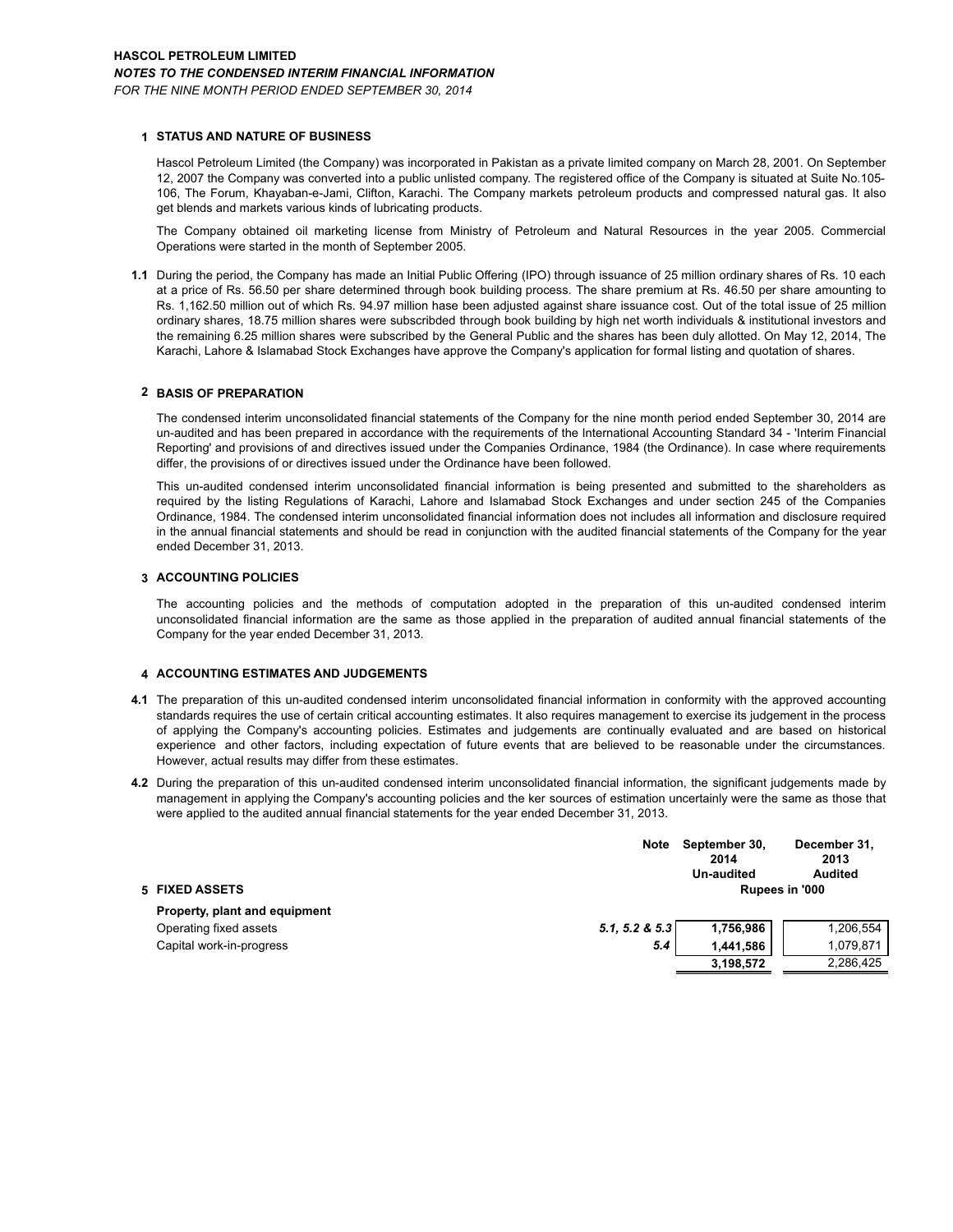**5.1** Additions to operating assets, including transfer from capital work-in-progress, during the period/ year were as follows:

|          | oporaing abouts, including transier nonroapital work in progress, admig the period/year were as lollows. |        | September 30,<br>2014<br>Un-audited     | December 31,<br>2013<br><b>Audited</b> |
|----------|----------------------------------------------------------------------------------------------------------|--------|-----------------------------------------|----------------------------------------|
|          | <b>Owned assets</b>                                                                                      |        |                                         | Rupees in '000                         |
|          | Office building                                                                                          |        | 269,355                                 | 5,327                                  |
|          | Pump building                                                                                            |        | 26,232                                  | 26,544                                 |
|          | Plant and machinery                                                                                      |        | 11,608                                  | 4,070                                  |
|          | Tanks and pipelines                                                                                      |        | 160,611                                 | 6,356                                  |
|          | Dispensing pumps                                                                                         |        | 25,141                                  | 8,781                                  |
|          | Vehicles                                                                                                 |        | 1,031                                   | 138                                    |
|          | Computer auxiliaries                                                                                     |        | 4,530                                   | 14,464                                 |
|          | Furniture, office equipment and other assets                                                             |        | 10,380                                  | 10,052                                 |
|          | Electrical, mechanical and firefighting equipments                                                       |        | 104,861                                 | 3,026                                  |
|          |                                                                                                          |        | 613,749                                 | 78,758                                 |
|          | <b>Leased assets</b><br>Dispensing pumps                                                                 |        | 15,630                                  |                                        |
|          | Plant and machinery                                                                                      |        | 4,508                                   |                                        |
|          | Electrical, mechanical and firefighting equipments                                                       |        | 18,104                                  |                                        |
|          | Vehicles                                                                                                 |        | 7,343                                   |                                        |
|          |                                                                                                          |        | 45,585                                  |                                        |
|          |                                                                                                          |        | 659,334                                 | 78,758                                 |
|          | 5.2 The following assets were disposed off during the period/ year:                                      |        |                                         |                                        |
|          |                                                                                                          | Cost   | <b>Accumulated</b><br>Depreciation      | <b>Net Book Value</b>                  |
|          |                                                                                                          |        | ---------Rupees in '000 --------------- |                                        |
|          | September 30, 2014                                                                                       |        |                                         |                                        |
|          | <b>Leased assets</b>                                                                                     |        |                                         |                                        |
| Vehicles |                                                                                                          | 14,892 | (12, 463)                               | 2,429                                  |
|          | December 31, 2013 - audited                                                                              | 2,378  | 2,378                                   |                                        |
|          |                                                                                                          |        | September 30,                           | September 30,                          |
|          |                                                                                                          |        | 2014                                    | 2013                                   |
|          |                                                                                                          |        | Un-audited                              | <b>Un-audited</b>                      |
|          | 5.3 The depreciation charge for the period has been allocated as follows:                                |        |                                         | Rupees in '000                         |
|          | Distribution expenses                                                                                    |        | 86,061                                  | 64,140                                 |
|          | Administrative expenses                                                                                  |        | 9,170                                   | 7,801                                  |
|          |                                                                                                          |        | 95,231                                  | 71,941                                 |
|          |                                                                                                          |        | September 30,                           | December 31,                           |
|          |                                                                                                          |        | 2014                                    | 2013                                   |
|          |                                                                                                          |        | <b>Un-audited</b>                       | <b>Audited</b>                         |
|          | 5.4 Capital work-in-progress                                                                             |        |                                         | Rupees in '000                         |
|          | <b>Office Building</b>                                                                                   |        | 532,039                                 | 455,794                                |
|          | Pump Building                                                                                            |        | 201,195                                 | 69,000                                 |
|          | Tanks & Pipelines                                                                                        |        | 302,660                                 | 220,078                                |
|          | <b>Dispensing Pumps</b>                                                                                  |        | 67,907                                  | 77,673                                 |
|          | Electrical, mechanical and fire fighting equipments                                                      |        | 233,759                                 | 125,677                                |
| Others   |                                                                                                          |        | 52,592                                  | 72,186                                 |
|          | Borrowing cost capitalized                                                                               |        | 51,433                                  | 59,463                                 |
|          |                                                                                                          |        | 1,441,586                               | 1,079,871                              |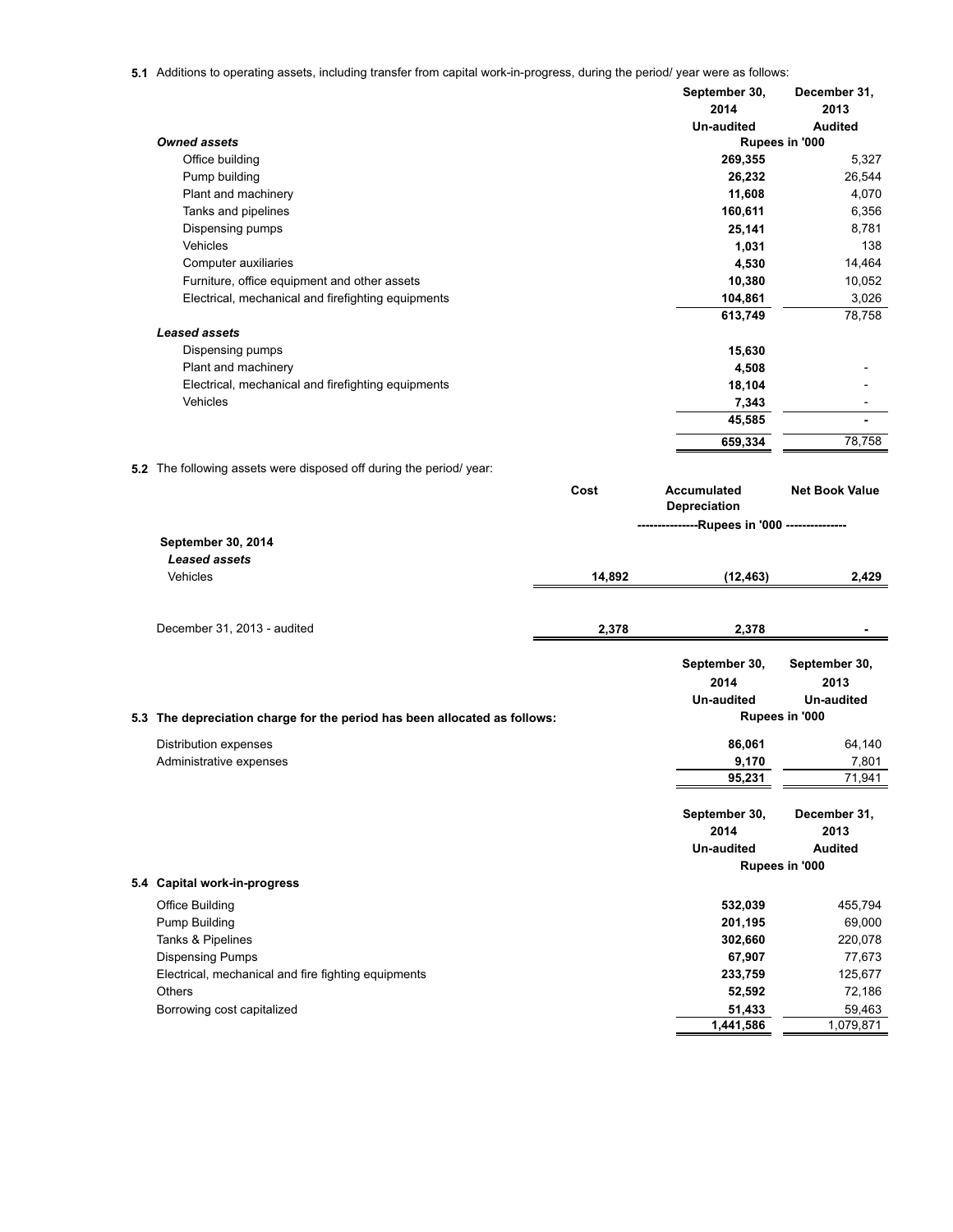# **HASCOL PETROLEUM LIMITED**

# *NOTES TO THE CONDENSED INTERIM FINANCIAL INFORMATION*

*FOR THE NINE MONTH PERIOD ENDED SEPTEMBER 30, 2014*

|                                               |     | September 30,<br>2014<br>Un-audited | December 31,<br>2013<br><b>Audited</b> |
|-----------------------------------------------|-----|-------------------------------------|----------------------------------------|
| <b>6 LONG-TERM INVESTMENTS</b>                |     |                                     | Rupees in '000                         |
| At cost                                       |     |                                     |                                        |
| Investment in subsidaries                     | 6.1 | ۰                                   |                                        |
| <b>Available for sale</b>                     |     |                                     |                                        |
| Pakistan Refinery Limited - Associate Company | 6.2 | 718,282                             |                                        |
|                                               |     | 718,282                             |                                        |

|     |                                                                          |                       | September 30,  | December 31,          |                |  |
|-----|--------------------------------------------------------------------------|-----------------------|----------------|-----------------------|----------------|--|
|     |                                                                          | Percentage<br>holding | Amount         | Percentage<br>holding | <b>Amount</b>  |  |
|     |                                                                          |                       | Rupees in '000 |                       | Rupees in '000 |  |
| 6.1 | Investment in subsidaries                                                |                       |                |                       |                |  |
|     | Hascombe Lubricants (Private) Limited                                    |                       |                |                       |                |  |
|     | Cost                                                                     |                       |                |                       |                |  |
|     | 9,779,800 ordinary shares of Rs. 10 each                                 | 100                   | 30,604         | 100                   | 30,604         |  |
|     | <b>Less: Provision for impairment loss</b>                               |                       |                |                       |                |  |
|     | Opening balance                                                          |                       | (30, 604)      |                       | (30, 604)      |  |
|     | Charge during the period                                                 |                       |                |                       |                |  |
|     | Closing balance                                                          |                       | (30, 604)      |                       | (30, 604)      |  |
|     |                                                                          |                       |                |                       |                |  |
|     | 6.2 Pakistan Refinery Limited - Associate Company                        |                       |                |                       |                |  |
|     | <b>Pakistan Refinery Limited (PRL)</b>                                   |                       |                |                       |                |  |
|     | Cost                                                                     |                       |                |                       |                |  |
|     | 4,327,000 ordinary shares of Rs. 10 each                                 | 12.36                 | 717,819        |                       |                |  |
|     | Unrealized appreciation / (diminution) on<br>remeasurement of investment |                       |                |                       |                |  |
|     | Opening balance                                                          |                       |                |                       |                |  |
|     | Traneferred during the period to equity                                  |                       | 463            |                       |                |  |
|     | Closing balance                                                          |                       | 463            |                       |                |  |
|     |                                                                          |                       | 718,282        |                       |                |  |

**6.2.1** Investment in PRL (quoted) amounts to Rs. 718.282 million (December 2013: Rs. Nil), representing 12.36% (December 2013: Nil% ) of PRL paid up share capital as at 30 September 2014. During the period Company purchase 4.327 million (December 2013: Nil) at Rs.165.89 per share (December 2013: Rs. Nil).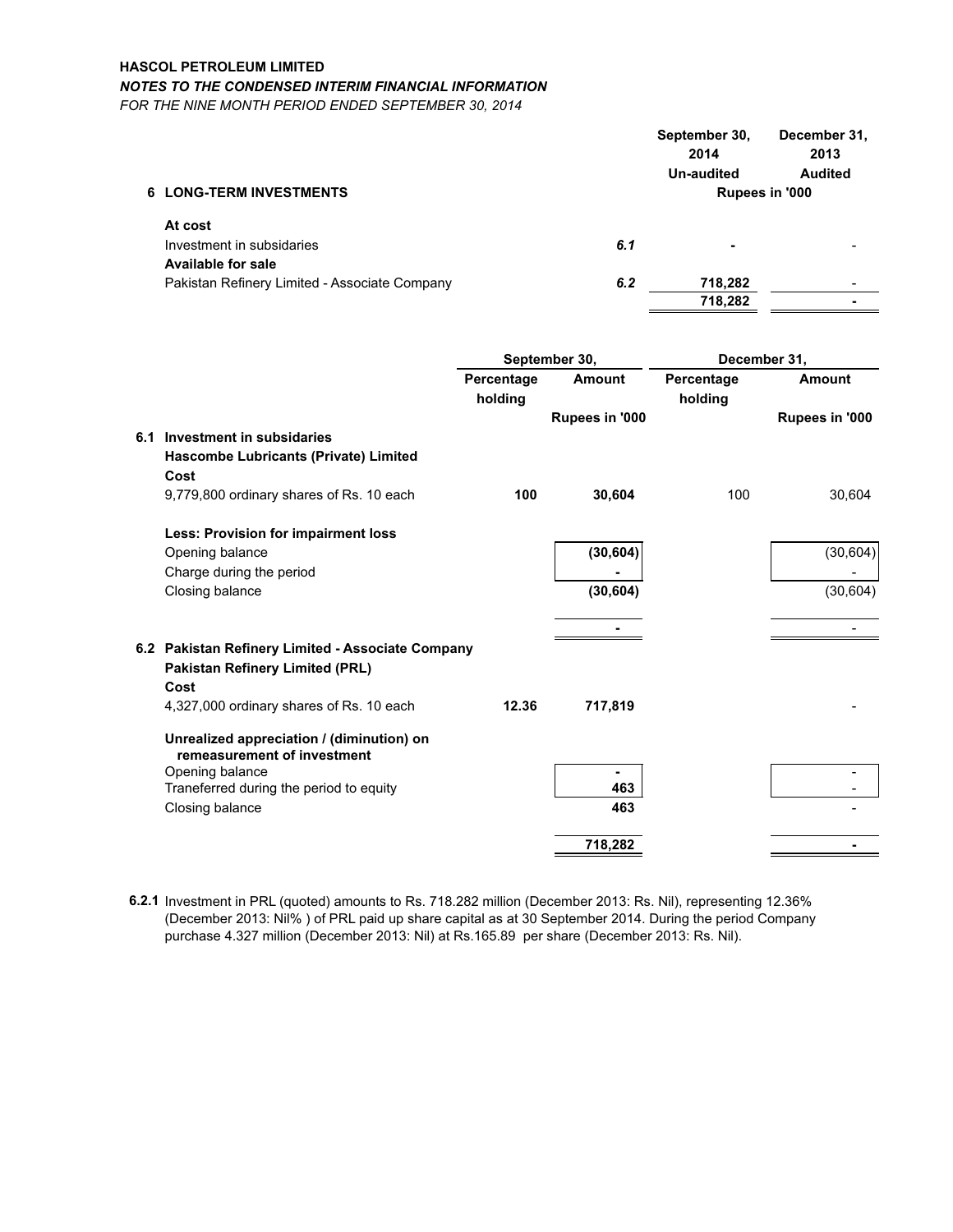|                                                               |             | September 30,<br>2014 | December 31,<br>2013 |
|---------------------------------------------------------------|-------------|-----------------------|----------------------|
| 7 DEFERRED TAXATION - NET                                     |             | <b>Un-audited</b>     | <b>Audited</b>       |
|                                                               | <b>Note</b> | Rupees in '000        |                      |
| This is comprised of the following:                           |             |                       |                      |
| Taxable temporary difference arising in respect of :          |             |                       |                      |
| - Accelerated depreciation net of revaluation of fixed assets |             | (350, 381)            | (276, 687)           |
| - Assets under finance lease                                  |             | (105, 912)            | (93, 379)            |
| - Incremental deprecation                                     |             | 15,276                | 20,368               |
| - Remeasurement of investment "available for sale"            |             | (58)                  |                      |
| Deductible temporary difference arising in respect of :       |             |                       |                      |
| - Liabilities against assets subject to finance lease         |             | 28,880                | 33,251               |
| - Employee benefits                                           |             | 21,442                | 16,469               |
| - Investments                                                 |             | 10,711                | 10,711               |
| - Provision for doubtful debts                                |             | 2,651                 | 2,629                |
| - Carry forward tax losses                                    | 7.1         |                       | 112,015              |
| - Turnover tax                                                |             | 763,145               | 501,240              |
| - Exchange loss                                               |             | 51,895                | 891                  |
|                                                               |             | 437,649               | 327,508              |

**7.1** Deferred income tax asset is recognized for tax losses available for carry-forward to the extent that the realization of the related tax benefit through future taxable profits is probable. The aggregate tax losses available for carry forward as at September 30, 2014 amount to Rs. Nil (December 31, 2013: Rs. 320.042 million).

|     |                                                 | <b>Note</b> | September 30,<br>2014<br><b>Un-audited</b> | December 31,<br>2013<br><b>Audited</b> |
|-----|-------------------------------------------------|-------------|--------------------------------------------|----------------------------------------|
| 8   | <b>TRADE DEBTS</b>                              |             | Rupees in '000                             |                                        |
|     | Considered good                                 |             | 5,918,631                                  | 2,116,118                              |
|     | Considered doubtful                             |             | 7,973                                      | 7,973                                  |
|     | Trade debts - gross                             |             | 5,926,604                                  | 2,124,091                              |
|     | Less: Provision for doubtful debts              | 8.1         | (7, 973)                                   | (7, 973)                               |
|     |                                                 |             | 5,918,631                                  | 2,116,118                              |
| 8.1 | <b>MOVEMENT OF PROVISION FOR DOUBTFUL DEBTS</b> |             |                                            |                                        |
|     | Balance at beginning of the period / year       |             | 7,973                                      | 7,573                                  |
|     | Provision made during the period / year         |             |                                            | 400                                    |
|     | Balance at end of the period / year             |             | 7,973                                      | 7,973                                  |
| 9   | <b>OTHER RECEIVABLES</b>                        |             |                                            |                                        |
|     | Price differential claims                       | 9.1         | 5,083                                      | 5,083                                  |
|     | <b>Others</b>                                   | 9.2         | 308,484                                    | 61,703                                 |
|     |                                                 |             | 313,567                                    | 66,786                                 |

**9.1**  This represents amount receivable from the Government of Pakistan (GoP) net of recovery as per fortnightly rates declared by the Ministry of Petroleum and Natural Resources (MPNR). The company together with other oil marketing companies is actively persuing the matter with the concerned authorities for the early settlement of above claim. The company considers that the balance amount will be reimbursed by GoP in due course of time.

**9.2**  This includes Rs. 16.67 million (December 31, 2013 : 12.32 million) receivable from related parties.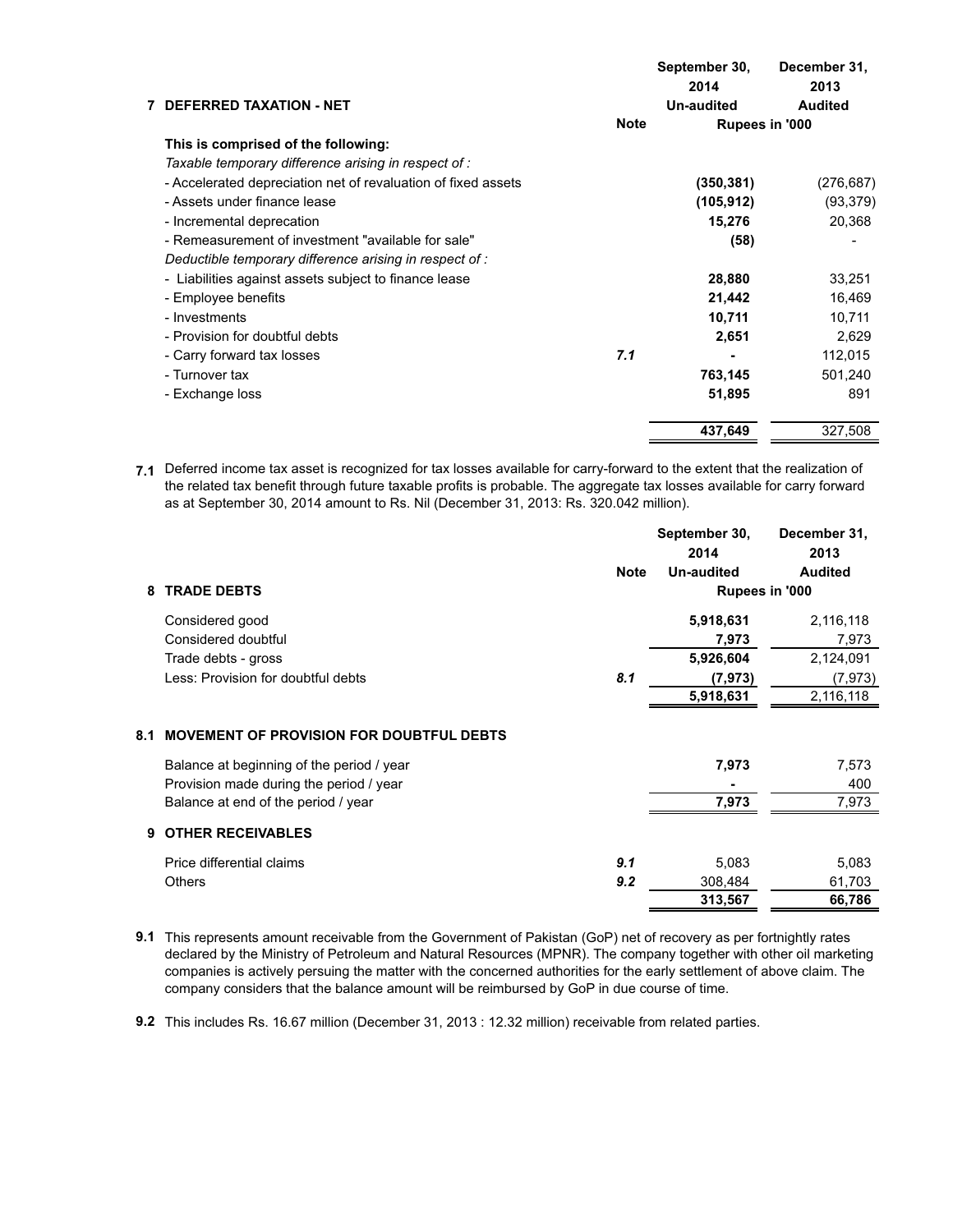### **HASCOL PETROLEUM LIMITED**

### *NOTES TO THE CONDENSED INTERIM FINANCIAL INFORMATION*

*FOR THE NINE MONTH PERIOD ENDED SEPTEMBER 30, 2014*

### **10 ISSUED, SUBSCRIBED AND PAID UP CAPITAL**

### **10.1 Authorised Share Capital**

| September 30, December 31,<br>2014                                                                                                                        | 2013                                              |                                                                     | September 30,<br>2014<br><b>Un-audited</b>              | December 31,<br>2013<br><b>Audited</b>                          |
|-----------------------------------------------------------------------------------------------------------------------------------------------------------|---------------------------------------------------|---------------------------------------------------------------------|---------------------------------------------------------|-----------------------------------------------------------------|
| <b>Number of shares</b>                                                                                                                                   |                                                   |                                                                     |                                                         | Rupees in "000"                                                 |
| 150,000,000                                                                                                                                               | 150,000,000                                       | Ordinary Shares of Rs. 10 each                                      | 1,500,000                                               | 1,500,000                                                       |
| 10.2                                                                                                                                                      | Issued, Subscribed and Paid Up-capital            |                                                                     |                                                         |                                                                 |
| September 30, December 31,<br>2014<br><b>Un-audited</b>                                                                                                   | 2013<br><b>Audited</b><br><b>Number of shares</b> |                                                                     | September 30,<br>2014<br><b>Un-audited</b>              | December 31,<br>2013<br><b>Audited</b><br>Rupees in "000"       |
| 64,540,000                                                                                                                                                | 64,540,000                                        | Ordinary shares of Rs. 10 each<br>fully paid in cash                | 645,400                                                 | 645,400                                                         |
| 1,060,000                                                                                                                                                 | 1,060,000                                         | Ordinary shares of Rs. 10 each for<br>Consideration other than cash | 10,600                                                  | 10,600                                                          |
| 25,000,000                                                                                                                                                |                                                   | Issued during the current period<br>2014 (Refer Note 1.1)           | 250,000                                                 |                                                                 |
| 90,600,000                                                                                                                                                | 65,600,000                                        |                                                                     | 906,000                                                 | 656,000                                                         |
|                                                                                                                                                           |                                                   |                                                                     | September 30,<br>2014<br><b>Un-audited</b>              | December 31,<br>2013<br><b>Audited</b>                          |
|                                                                                                                                                           |                                                   |                                                                     |                                                         | Rupees in '000                                                  |
| 11<br><b>Trade creditors</b><br><b>Accrued liabilities</b><br>Advance from customers<br>Other advances<br><b>IFEM</b> payable<br><b>Other liabilities</b> | <b>TRADE AND OTHER PAYABLES</b>                   |                                                                     | 11,534,356<br>30,191<br>386,345<br>181,465<br>1,067,048 | 5,271,350<br>78,933<br>142,635<br>200,565<br>233,275<br>477,509 |
| <b>12 CONTINGENCIES AND COMMITMENTS</b>                                                                                                                   |                                                   |                                                                     | 13,199,405                                              | 6,404,267                                                       |

### **12.1 Contingencies**

As per the deliberations of the Main Committee of the Oil Companies Advisory Committee (OCAC) held in their meeting number MCM-168 dated September 20, 2007, the financial costs on outstanding Price Differential Claims (PDC) should be worked and billed to the Government of Pakistan (GOP) through OCAC by the Oil Marketing Companies (OMCs) on a regular basis. Although the Company had billed Rs 65.97 million (2013: Rs 65.97 million)to the GOP/ OCAC, the management had not accounted for its impact in these financial statements as the inflow of economic benefits, though probable, is not virtually certain.

The facility for opening letters of credit (LCs) acceptances as at September 30, 2014 amounted to Rs. 5,739 million (December 31, 2013: Rs 3,399 million) of which the amount remaining unutilized as at that date was Rs. 3,736 million (December 31, 2013: Rs 1,507.467 million).

# **12.2 Commitments**

**12.2.1**Commitments in respect of capital expenditure contracted for but not yet incurred are as follows:

|                               | September 30, | December 31,          |  |
|-------------------------------|---------------|-----------------------|--|
|                               | 2014          | 2013                  |  |
|                               | Un-audited    | <b>Audited</b>        |  |
|                               |               | <b>Rupees in '000</b> |  |
| Property, plant and equipment | 323,660       | 30,872                |  |
|                               |               |                       |  |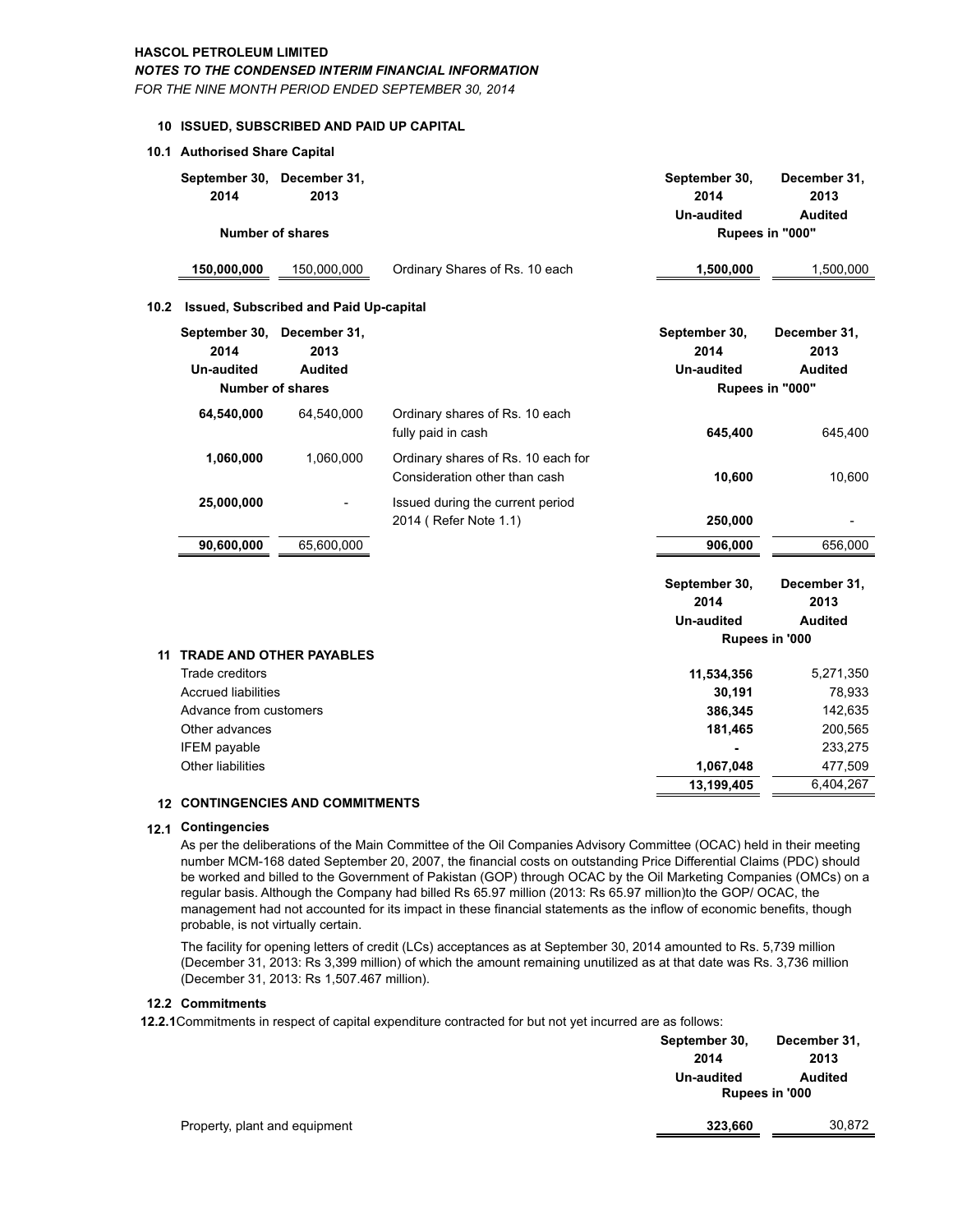### **HASCOL PETROLEUM LIMITED** *NOTES TO THE CONDENSED INTERIM FINANCIAL INFORMATION FOR THE NINE MONTH PERIOD ENDED SEPTEMBER 30, 2014*

**12.2.2** Commitments for rental of assets under operating lease agreements as at September 30, 2014 amounted to Rs 1,140.297 million (December 31, 2013: Rs 1,176.627 million) payable as follows:

|                 |                                                                            |             | September 30,<br>2014<br><b>Un-audited</b><br>Rupees in '000 | December 31,<br>2013<br><b>Audited</b> |
|-----------------|----------------------------------------------------------------------------|-------------|--------------------------------------------------------------|----------------------------------------|
|                 | Not later than one year                                                    |             | 76,203                                                       | 76,203                                 |
|                 | Later than one year and not later than five years<br>Later than five years |             | 304,812<br>759,282                                           | 304,812<br>795,612                     |
|                 |                                                                            |             | 1,140,297                                                    | 1,176,627                              |
|                 |                                                                            | <b>Note</b> | September 30,<br>2014                                        | September 30,<br>2013                  |
|                 |                                                                            |             | Rupees in '000                                               |                                        |
| 13 <sup>1</sup> | <b>TAXATION</b>                                                            |             |                                                              |                                        |
|                 | Current                                                                    |             | (302, 428)                                                   | (148, 510)                             |
|                 | Deferred                                                                   |             | 110,197                                                      | 124,647                                |
|                 |                                                                            |             | (192, 231)                                                   | (23, 863)                              |
|                 | <b>14 CASH GENERATED FROM OPERATIONS</b>                                   |             |                                                              |                                        |
|                 | Profit before taxation                                                     |             | 704,122                                                      | 314,166                                |
|                 | Adjustment for non-cash charges and other items:                           |             |                                                              |                                        |
|                 | Depreciation/ amortisation expense                                         |             | 96,475                                                       | 71,941                                 |
|                 | Gain on sale of fixed assets                                               |             | (2,865)                                                      | (2, 498)                               |
|                 | Capital gain                                                               |             | (5, 352)                                                     |                                        |
|                 | Provision for gratuity                                                     |             | 14,209                                                       | 24,880                                 |
|                 | Mark-up on short-term running finances and loans                           |             | 177,313                                                      | 81,301                                 |
|                 | Working capital changes                                                    | 14.1        | 1,376,790                                                    | 376,444                                |
|                 |                                                                            |             | 2,360,692                                                    | 866,234                                |
|                 | 14.1 Working capital changes                                               |             |                                                              |                                        |
|                 | (Increase) / decrease in current assets                                    |             |                                                              |                                        |
|                 | Stock-in-trade                                                             |             | (3,081,310)                                                  | (1,709,282)                            |
|                 | Trade debts                                                                |             | (3,802,513)                                                  | 262,980                                |
|                 | Short-term deposits and prepayments                                        |             | (10, 520)                                                    | (15, 777)                              |
|                 | Other receivables - net                                                    |             | (246, 781)                                                   | (7,671)                                |
|                 | Sales tax receivable / payable                                             |             |                                                              | (71, 219)                              |
|                 | Loans and advances - considered good                                       |             | 248,906                                                      | (131, 178)                             |
|                 |                                                                            |             | (6,892,218)                                                  | (1,672,147)                            |
|                 | Increase/ (decrease) in current liabilities<br>Trade and other payables    |             | 8,269,008                                                    | 2,048,591                              |
|                 |                                                                            |             | 1,376,790                                                    | 376,444                                |
|                 | <b>15 CASH AND CASH EQUIVALENTS</b>                                        |             |                                                              |                                        |
|                 | Cash and cash equivalents comprise of the following                        |             |                                                              |                                        |
|                 |                                                                            |             |                                                              |                                        |
|                 | Cash and bank balances                                                     |             | 2,998,592                                                    | 576,827                                |
|                 | Finances utilised under mark-up arrangements - secured                     |             | (756, 703)                                                   | (438, 152)                             |
|                 |                                                                            |             | 2,241,889                                                    | 138,675                                |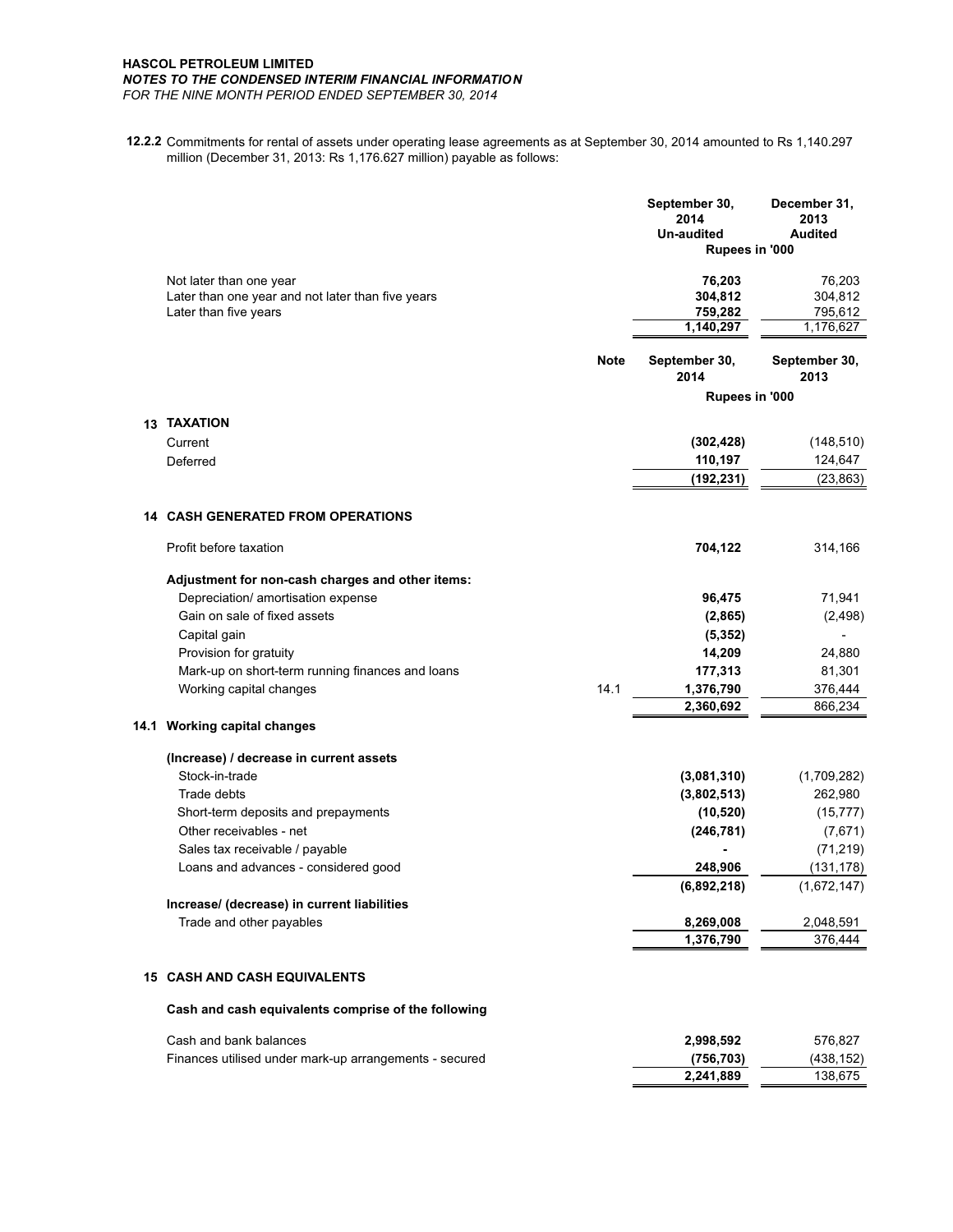#### **HASCOL PETROLEUM LIMITED** *NOTES TO THE CONDENSED INTERIM FINANCIAL INFORMATION FOR THE NINE MONTH PERIOD ENDED SEPTEMBER 30, 2014*

### **16 RELATED PARTY TRANSACTIONS**

Transactions entered during the period by the Company with related parties are as follows:

| Nature of relationship                         | <b>Nature of transaction</b>                       | September 30,<br>2014                                                   | September 30,<br>2013                  |
|------------------------------------------------|----------------------------------------------------|-------------------------------------------------------------------------|----------------------------------------|
| <b>Transactions</b>                            |                                                    | Un-audited<br>---------Rupees in '000---------                          | <b>Audited</b>                         |
| <b>Associated Companies</b>                    |                                                    |                                                                         |                                        |
| Pakistan Refinery Limited                      | Purchase of fuels                                  | 16,669,017                                                              | 12,178,891                             |
|                                                | Expenses charged                                   | 20,771                                                                  | 11,542                                 |
| Marshal Gas (Pvt) Ltd                          | Purchase of LPG                                    | 6,657                                                                   | 9,790                                  |
| Sigma Motors                                   | Sale of fuels                                      | 4,408                                                                   | 5,446                                  |
|                                                | <b>Rental Income</b>                               | 4,309                                                                   | 3,917                                  |
| Habib Metrolpolitan Bank Limited               | <b>LC Charges</b>                                  | 1,005                                                                   | 248                                    |
| Staff retirement benefits / contribution funds |                                                    |                                                                         |                                        |
| Provident fund                                 | Contribution                                       | 5,662                                                                   | 4,127                                  |
| Gratuity fund                                  | Contribution                                       | 14,208                                                                  | 7,713                                  |
| Key management personnel                       | Salaries and other short term<br>employee benefits | 32,262                                                                  | 27,332                                 |
| Other related parties                          | Commission                                         | 31,486                                                                  | 6,188                                  |
| <b>Balances</b>                                |                                                    | September 30,<br>2014<br>Un-audited<br>---------Rupees in '000--------- | December 31,<br>2013<br><b>Audited</b> |
| <b>Associated Companies</b>                    |                                                    |                                                                         |                                        |
| Pakistan Refinery Limited                      | Trade creditors                                    | 2,223,943                                                               | 2,128,102                              |
| Marshal Gas (Private) Limited                  | Trade creditors                                    | 495                                                                     | 338                                    |
| Sigma Motors                                   | Trade debtors                                      | 16.675                                                                  | 12.342                                 |

All transactions with related parties have been carried out on commercial terms and conditions.

Expenses recovered from / charged by related parties are based on actual.

Key management personnel are those persons having authority and responsibility for planning, directing and controlling the activities of the Company directly or indirectly. The Company considers its Chief Executive and Executive Director to be key management personnel

### **17 APPROPRIATION FOR DIVIDEND**

Directors have approved in the Board of Directors meeting held on 26th August, 2014 cash dividend of Rs. 1 per share amounting to Rs. 90.6 million. This condensed interim financial information includes the effect of the aforementioned appropriation

Subsequent to the balance sheet date, cash dividend were distributed to those shareholders whose name were appearing on the Members' Register as on the close of business on 16th September 2014.

### **18 DATE OF AUTHORISATION**

These condensed interim financial information have been authorised for issue on 29<sup>th</sup> October 2014 by the board of directors of the Company.

**19 GENERAL**

All amounts have been rounded to the nearest thousand.

K. Saguilly

 **Director Director**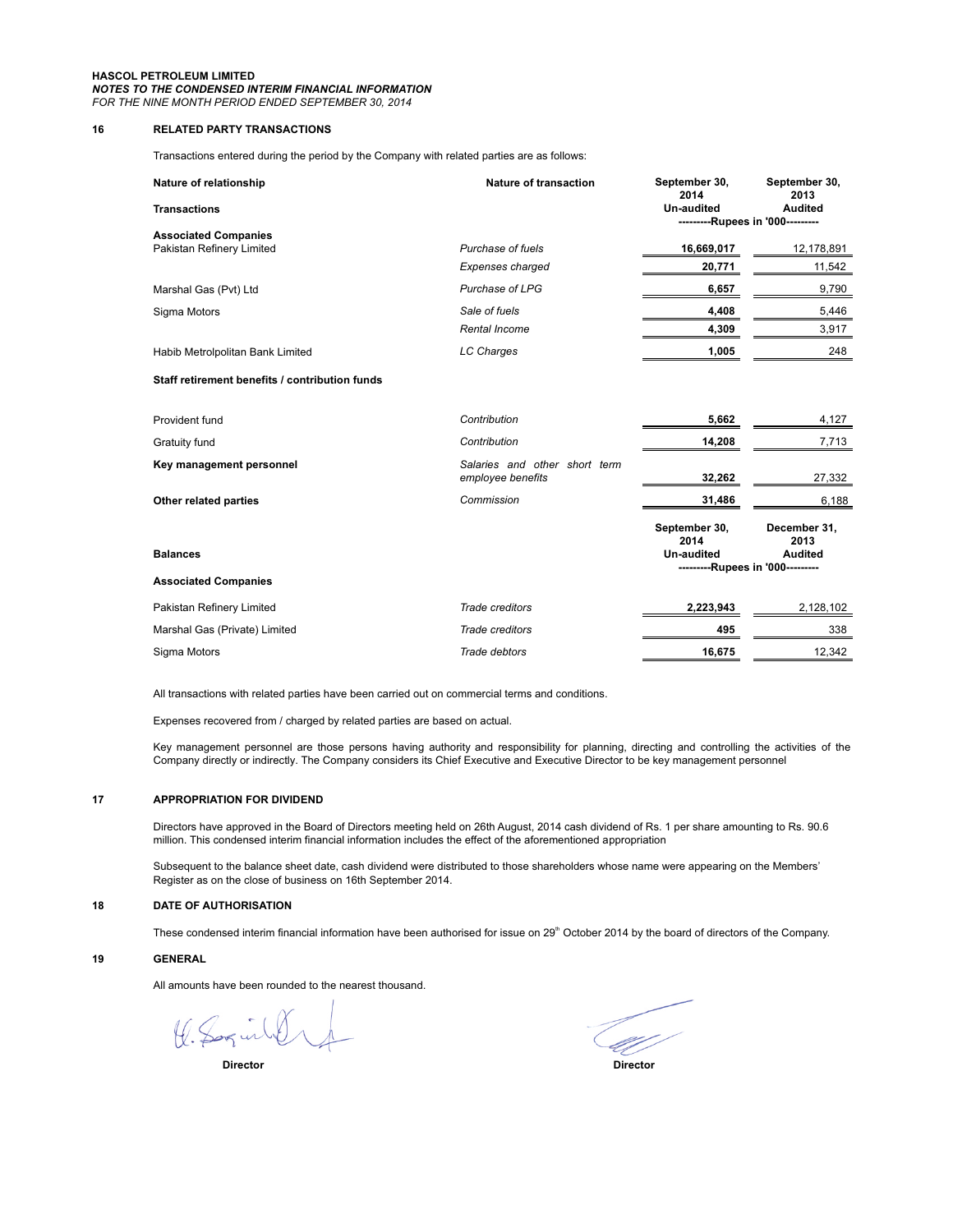Condensed Interim Consolidated Financial Information

For the nine month period ended September 30, 2014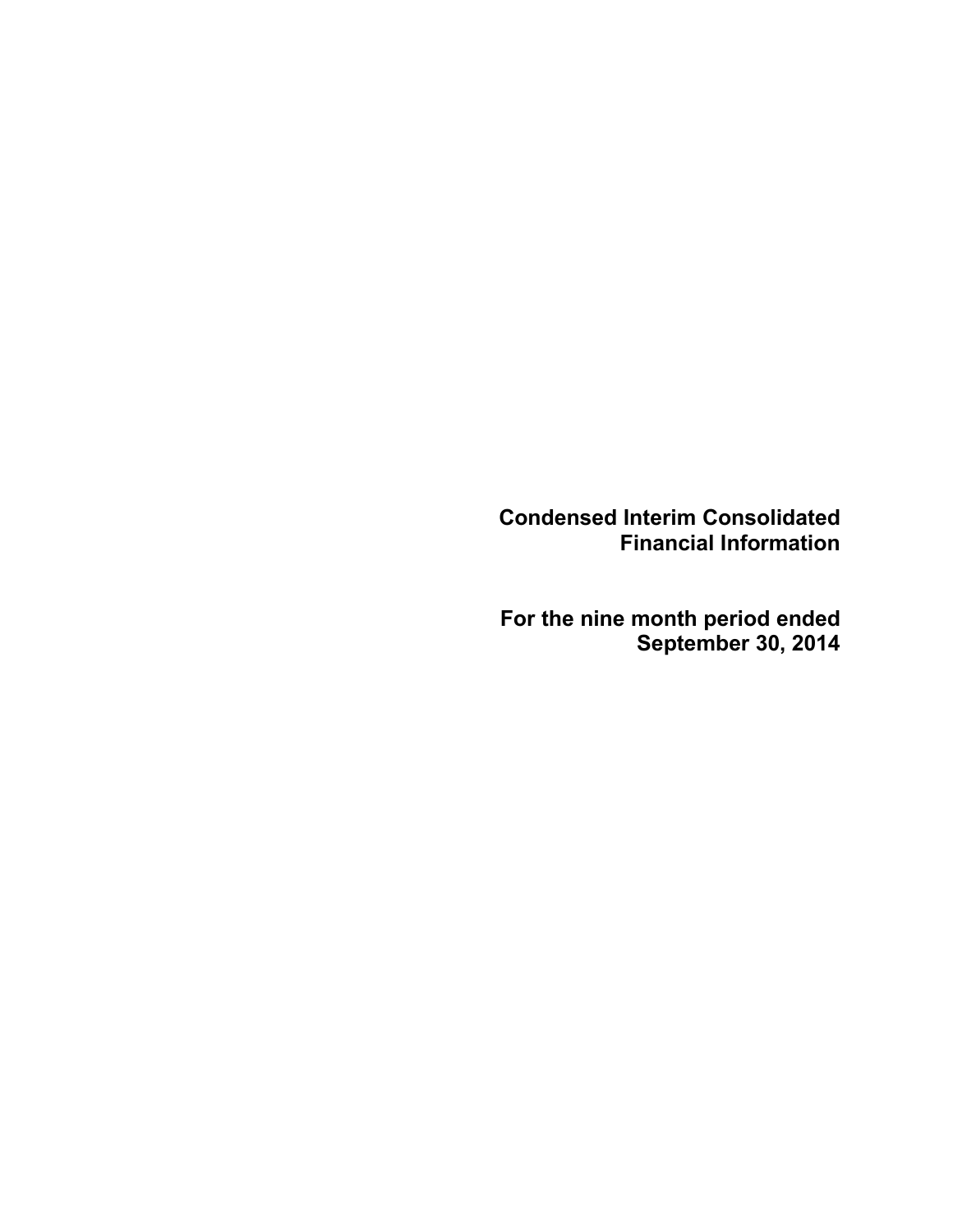### **HASCOL PETROLEUM LIMITED** *CONDENSED INTERIM CONSOLIDATED BALANCE SHEET*

*AS AT SEPTEMBER 30, 2014*

|                                                                         |                | September 30,<br>2014 2013 | December 31,   |
|-------------------------------------------------------------------------|----------------|----------------------------|----------------|
|                                                                         |                | <b>Unaudited</b>           | <b>Audited</b> |
| <b>ASSETS</b>                                                           | <b>Note</b>    | Rupees in '000             |                |
| <b>Non-current assets</b>                                               |                |                            |                |
| Property, plant and equipment                                           | 5              | 3,198,572                  | 2,286,425      |
| Intangible asset                                                        |                | 5,810                      | 7,054          |
| Long-term investments                                                   | 6              | 718,282                    |                |
| Long-term deposits                                                      |                | 37,040                     | 27,113         |
| Deferred taxation - net                                                 | $\overline{7}$ | 437,649                    | 327,508        |
| <b>Total non-current assets</b>                                         |                | 4,397,353                  | 2,648,100      |
| <b>Current assets</b>                                                   |                |                            |                |
| Stock-in-trade                                                          |                | 6,235,033                  | 3,153,723      |
| Trade debts                                                             | 8              | 5,918,631                  | 2,116,118      |
| Advances                                                                |                | 215,741                    | 464,647        |
| Short-term deposits and prepayments                                     |                | 55,986                     | 40,584         |
| Other receivables                                                       | 9              | 313,567                    | 66,786         |
| Cash and bank balances                                                  |                | 2,999,354                  | 865,510        |
| <b>Total current assets</b>                                             |                | 15,738,312                 | 6,707,368      |
| <b>Total Assets</b>                                                     |                | 20,135,665                 | 9,355,468      |
| <b>EQUITY AND LIABILITIES</b>                                           |                |                            |                |
| <b>EQUITY</b>                                                           |                |                            |                |
| Share capital                                                           | 10             | 906,000                    | 656,000        |
| Share premium                                                           |                | 1,070,828                  | 3,300          |
| Unappropriated profit                                                   |                | 785,330                    | 425,864        |
| <b>Total equity</b>                                                     |                | 2,762,158                  | 1,085,164      |
| Surplus on revaluation of fixed assets - net of tax                     |                | 330,006                    | 358,376        |
| <b>LIABILITIES</b>                                                      |                |                            |                |
| <b>Non-current liabilities</b>                                          |                |                            |                |
| Long term finances - secured                                            |                | 262,949                    | 97,732         |
| Liabilities against assets subject to finance lease                     |                | 52,756                     | 45,693         |
| Long term deposits                                                      |                | 98,551                     | 90,872         |
| Deferred liability - gratuity                                           |                | 61,263                     | 47,054         |
| <b>Total non current liabilities</b>                                    |                | 475,519                    | 281,351        |
| <b>Current liabilities</b>                                              |                |                            |                |
| Trade and other payables                                                | 11             | 13,200,465                 | 6,405,327      |
| Mark-up accrued                                                         |                | 32,458                     | 18,001         |
| Short term running finances - secured                                   |                | 756,703                    | 679,680        |
| Current portion of long term finances - secured                         |                | 293,927                    | 124,237        |
| Current maturity of liabilities against assets subject to finance lease |                | 29,760                     | 49,309         |
| Sales tax payable                                                       |                | 1,568,497                  | 4,028          |
| Taxation - net                                                          |                | 686,172                    | 349,995        |
| <b>Total current liabilities</b>                                        |                | 16,567,982                 | 7,630,577      |
| <b>Total Liabilities</b>                                                |                | 17,043,501                 | 7,911,928      |
| <b>Total Equity and Liabilities</b>                                     |                | 20,135,665                 | 9,355,468      |

The annexed notes 1 to 19 form an integral part of these condensed interim consolidated financial information.

The Chief Executive Officer is for the time being not in Pakistan therefore, these complete interim consolidated financial statements have been signed by two directors as required by the section 241 (2) of the Companies Oridnance, 1984.

the Saginh

 **Director Director**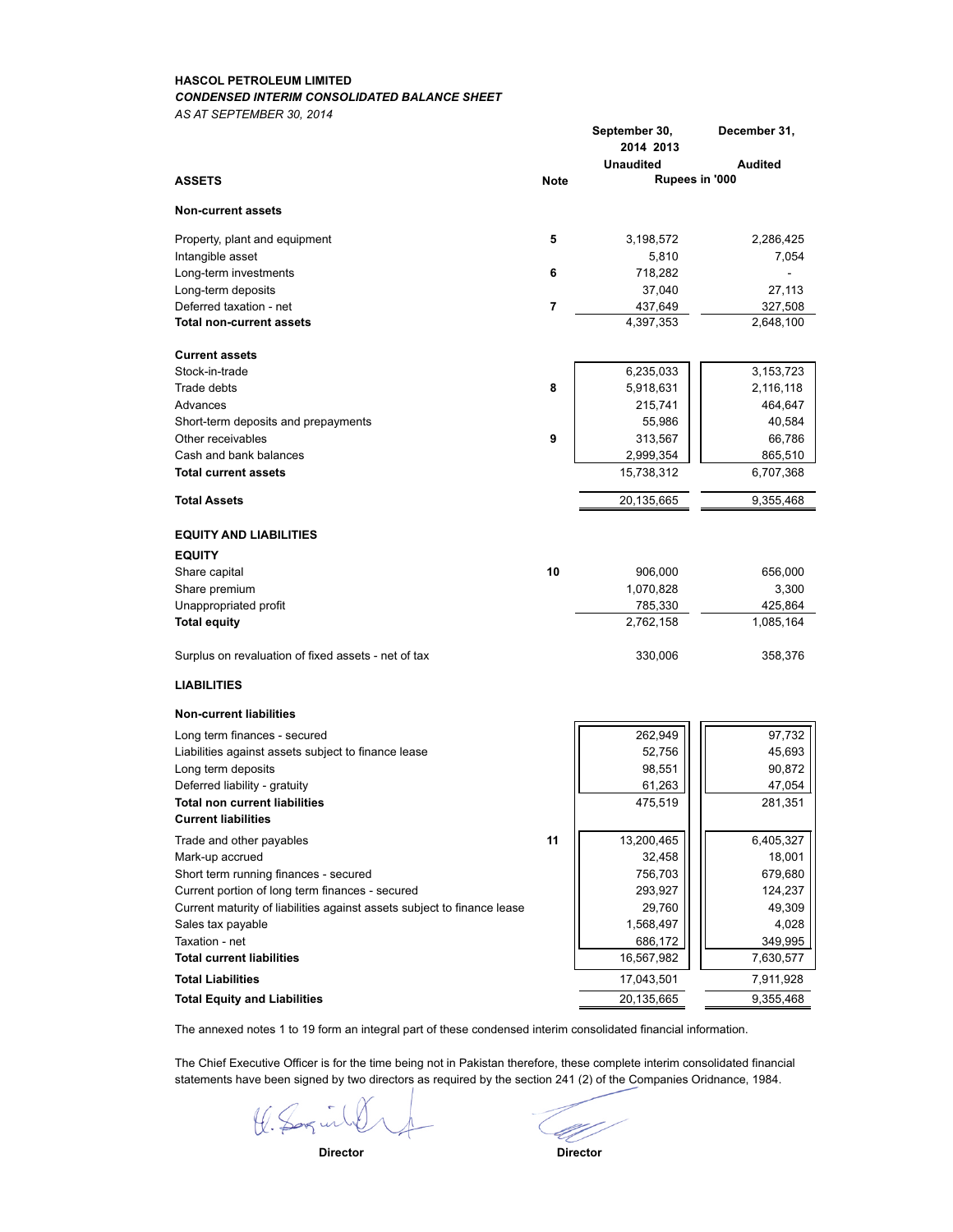# **HASCOL PETROLEUM LIMITED** *CONDENSED INTERIM CONSOLIDATED PROFIT AND LOSS ACCOUNT - UNAUDITED*

*FOR THE NINE MONTH PERIOD ENDED SEPTEMBER 30, 2014*

|                                               |             | Nine month period ended |                                                          | <b>Quarter ended</b> |                |
|-----------------------------------------------|-------------|-------------------------|----------------------------------------------------------|----------------------|----------------|
|                                               |             | September 30,           | September 30,                                            | September 30,        | September 30,  |
|                                               | <b>Note</b> | 2014                    | 2013                                                     | 2014                 | 2013           |
|                                               |             |                         | --------------------- Rupees in '000 ------------------- |                      |                |
| Sales                                         |             | 73,258,016              | 38,236,442                                               | 31,925,932           | 13,102,834     |
| Less: Sales tax                               |             | (10, 415, 109)          | (5, 181, 461)                                            | (4,616,560)          | (1,481,273)    |
|                                               |             | 62,842,907              | 33,054,981                                               | 27,309,372           | 11,621,561     |
| Other revenue                                 |             | 40,057                  | 32,090                                                   | 13,670               | 10,917         |
| Net revenue                                   |             | 62,882,964              | 33,087,071                                               | 27,323,042           | 11,632,478     |
| Cost of products sold                         |             | (61, 237, 434)          | (32, 135, 133)                                           | (26, 683, 492)       | (11, 292, 817) |
| <b>Gross profit</b>                           |             | 1,645,530               | 951,938                                                  | 639,550              | 339,661        |
| Selling and distribution expenses             |             | (567,004)               | (422, 633)                                               | (188, 926)           | (140, 012)     |
| Administrative expenses                       |             | (227, 817)              | (151, 524)                                               | (103, 839)           | (51, 448)      |
|                                               |             | 850,709                 | 377,781                                                  | 346,785              | 148,201        |
| Other operating income                        |             | 178,998                 | 17,486                                                   | 119,753              | 8,364          |
| <b>Operating profit</b>                       |             | 1,029,707               | 395,267                                                  | 466,538              | 156,565        |
| Finance cost                                  |             | (177, 313)              | (81, 301)                                                | (82, 045)            | (34, 332)      |
| Exchange loss - net                           |             | (148, 272)              |                                                          | (135, 197)           |                |
| <b>Profit before taxation</b>                 |             | 704,122                 | 313,966                                                  | 249,296              | 122,233        |
| Taxation                                      | 13          | (192, 231)              | (23, 863)                                                | (53, 256)            | (21, 519)      |
| <b>Profit after taxation</b>                  |             | 511,891                 | 290,103                                                  | 196,040              | 100,714        |
| <b>Earnings per share - Basic and Diluted</b> |             |                         |                                                          |                      |                |
| (Rupees per share)                            |             | 6.51                    | 4.43                                                     | 2.49                 | 1.54           |

The annexed notes 1 to 19 form an integral part of these condensed interim consolidated financial information.

The Chief Executive Officer is for the time being not in Pakistan therefore, these complete interim consolidated financial statements have been signed by two directors as required by the section 241 (2) of the Companies Oridnance, 1984.

K. Saguille

 **Director Director**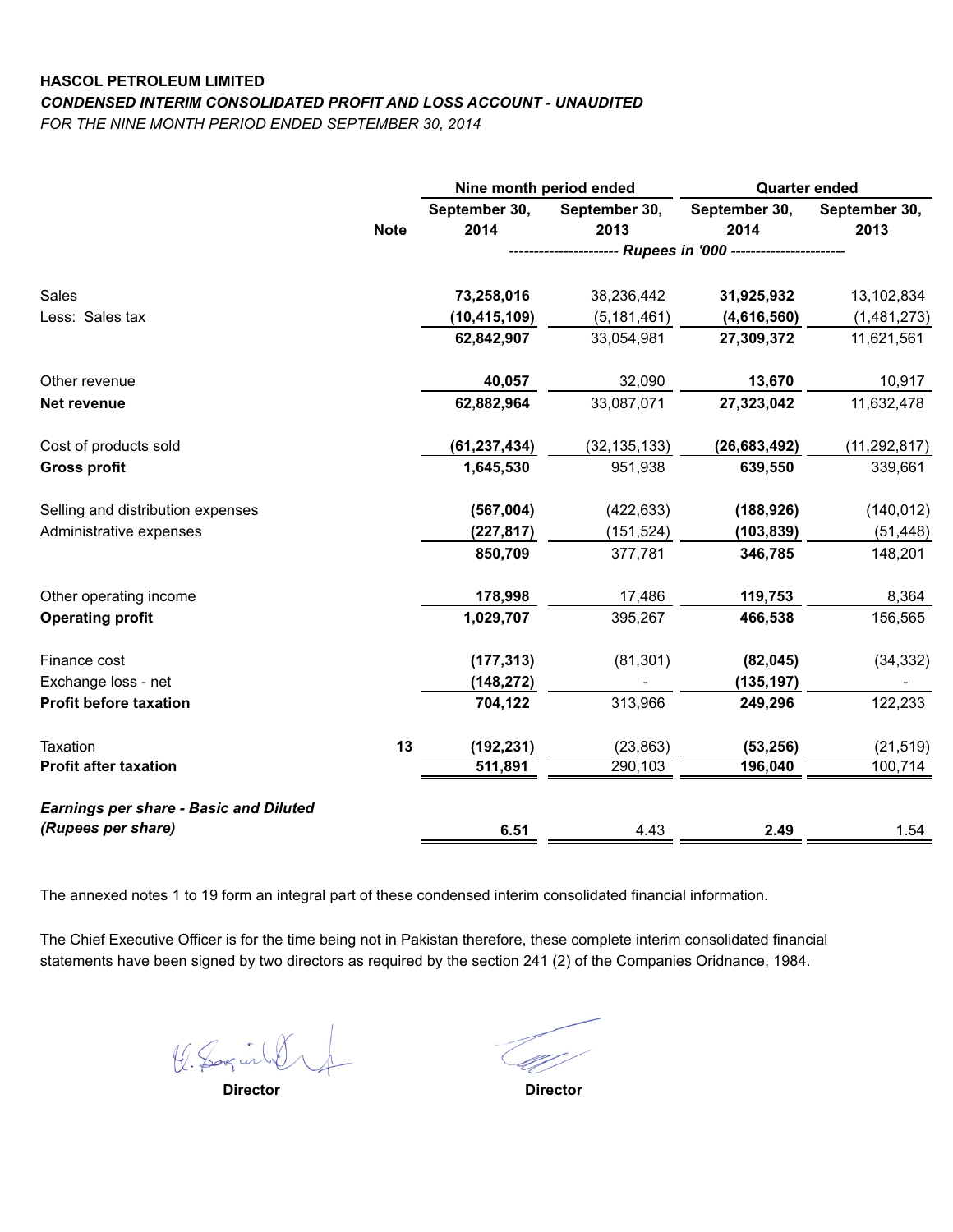# **HASCOL PETROLEUM LIMITED** *CONDENSED INTERIM CONSOLIDATED STATEMENT OF COMPREHENSIVE INCOME*

*FOR THE NINE MONTH PERIOD ENDED SEPTEMBER 30, 2014*

|                                                                                                                                                                          | Nine month period ended |         | <b>Quarter ended</b>                                               |                       |  |
|--------------------------------------------------------------------------------------------------------------------------------------------------------------------------|-------------------------|---------|--------------------------------------------------------------------|-----------------------|--|
|                                                                                                                                                                          | 2014                    | 2013    | September 30, September 30, September 30,<br>2014                  | September 30,<br>2013 |  |
|                                                                                                                                                                          |                         |         | --------------------------Rupees in '000-------------------------- |                       |  |
| Profit for the period                                                                                                                                                    | 511,891                 | 290,103 | 196,040                                                            | 100,714               |  |
| Other comprehensive income                                                                                                                                               |                         |         |                                                                    |                       |  |
| Items that will never be reclassified<br>to profit and loss account<br>Deferred liability - actuarial loss - net of tax                                                  |                         |         |                                                                    | 5,734                 |  |
| Item that are to be reclassified subsequently<br>to profit and loss account<br>Unrealised appreciation during the period on<br>remeasurement of investment classified as |                         |         |                                                                    |                       |  |
| " available for sale" - net of tax                                                                                                                                       | 405                     |         | 405                                                                |                       |  |
|                                                                                                                                                                          | 405                     |         | 405                                                                | 5,734                 |  |
| Total comprehensive income for the period                                                                                                                                | 512,296                 | 290,103 | 196,445                                                            | 106,448               |  |

The annexed notes 1 to 19 form an integral part of these condensed interim consolidated financial information.

The Chief Executive Officer is for the time being not in Pakistan therefore, these complete interim consolidated financial statements have been signed by two directors as required by the section 241 (2) of the Companies Oridnance, 1984.

K. Saginhof

 **Director Director**

UT.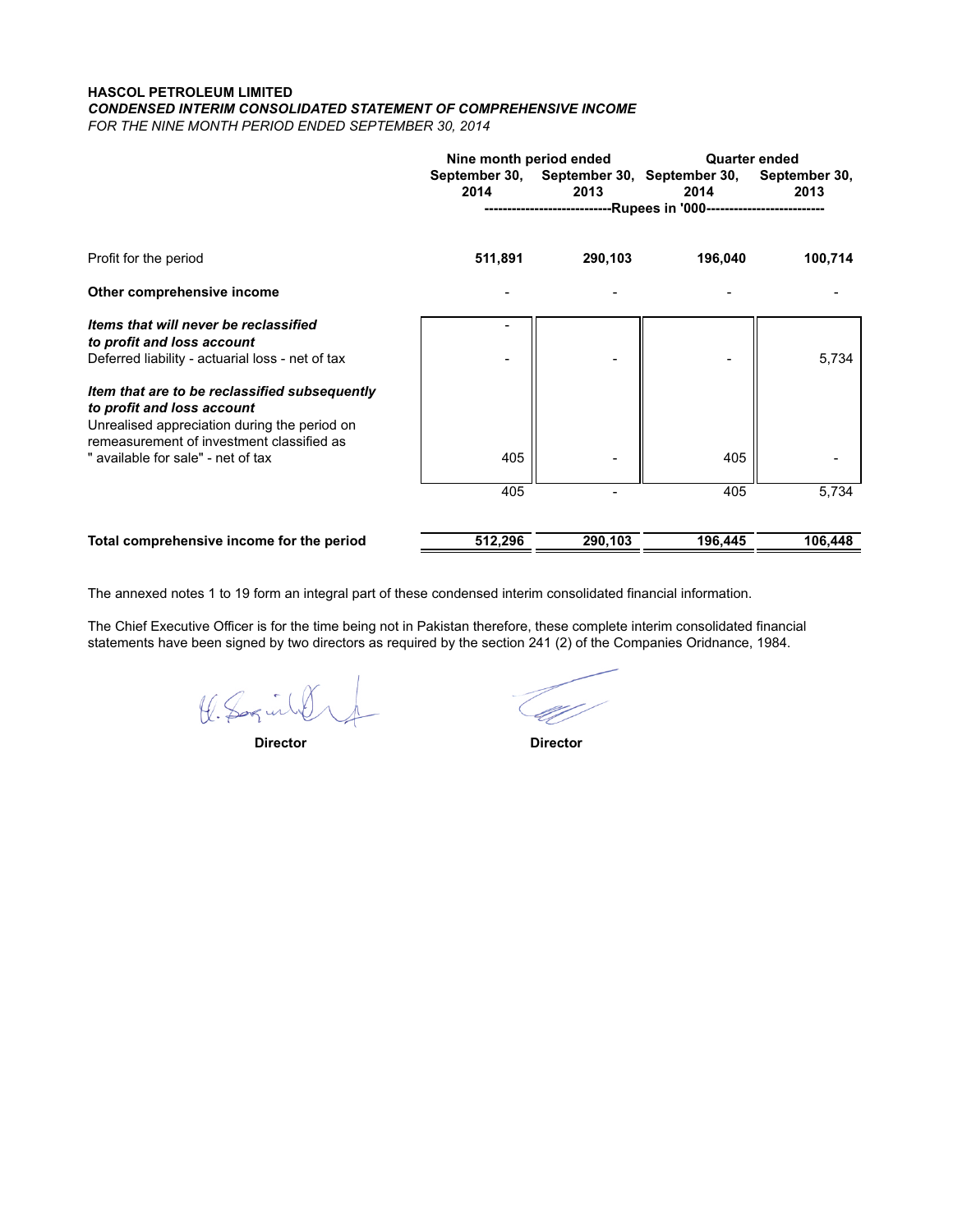#### **HASCOL PETROLEUM LIMITED CONDENSED INTERIM CONSOLIDATED STATEMENT OF CHANGES IN EQUITY - UNAUDITED FOR THE NINE MONTH PERIOD ENDED SEPTEMBER 30, 2014**

| <b>Note</b>                                                                                                                    | Issued,<br>subscribed<br>and paid-up<br>capital | <b>Share</b><br>premium | <b>Unrealized</b><br>appreciation on<br>remeasurement<br>of investment<br>classified as<br>"available for<br>sale' | Unappro-<br>priated<br>loss                      | Sub - Total           | <b>Total</b>         |
|--------------------------------------------------------------------------------------------------------------------------------|-------------------------------------------------|-------------------------|--------------------------------------------------------------------------------------------------------------------|--------------------------------------------------|-----------------------|----------------------|
|                                                                                                                                |                                                 |                         |                                                                                                                    | - Rupees in '000 ------------------------------- |                       |                      |
| Balance as at January 01, 2013                                                                                                 | 656,000                                         | 3,300                   |                                                                                                                    | 2,163                                            | 2,163                 | 661,463              |
| <b>Total Comprehensive income for the</b><br>nine month period ended September 30, 2013<br>Profit for the period               |                                                 |                         |                                                                                                                    | 290,103                                          | 290,103               | 290,103              |
| Transferred from surplus on revaluation<br>of fixed assets on account of                                                       |                                                 |                         |                                                                                                                    |                                                  |                       |                      |
| incremental depreciation - net of tax                                                                                          |                                                 |                         |                                                                                                                    | 28,369                                           | 28,369                | 28,369               |
|                                                                                                                                |                                                 |                         |                                                                                                                    | 318,472                                          | 318,472               | 318,472              |
| Balance as at September 30, 2013                                                                                               | 656,000                                         | 3,300                   |                                                                                                                    | 320,635                                          | 320,635               | 979,935              |
| Balance as at January 01, 2014                                                                                                 | 656,000                                         | 3,300                   |                                                                                                                    | 425,864                                          | 425,864               | 1,085,164            |
| <b>Transaction with owners</b><br>Share issued during the period                                                               | 250,000                                         | 1,162,500               |                                                                                                                    | $\overline{a}$                                   |                       | 1,412,500            |
| Share issuance cost<br>Cash dividend for the three month period ended                                                          |                                                 | (94, 972)               |                                                                                                                    |                                                  |                       | (94, 972)            |
| 31, March 2014 (Rs. 1 per share)<br>Cash dividend for the six month period ended                                               |                                                 |                         |                                                                                                                    | (90, 600)                                        | (90, 600)             | (90, 600)            |
| 17<br>30, June 2014 (Rs. 1 per share)                                                                                          | 250,000                                         | 1,067,528               |                                                                                                                    | (90,600)                                         | (90, 600)             | (90, 600)            |
| <b>Total Comprehensive income for the</b><br>nine month period ended September 30, 2014<br>Profit for the period               |                                                 |                         |                                                                                                                    | (181, 200)<br>511,891                            | (181, 200)<br>511,891 | 1,136,328<br>511,891 |
| Unrealized appreciation during the period on<br>remeasurement of investment classified as<br>'available for sale' - net of tax |                                                 |                         | 405                                                                                                                |                                                  | 405                   | 405                  |
| Transferred from surplus on revaluation<br>of fixed assets on account of                                                       |                                                 |                         |                                                                                                                    |                                                  |                       |                      |
| incremental depreciation - net of tax                                                                                          |                                                 |                         |                                                                                                                    | 28,370                                           | 28,370                | 28,370               |
|                                                                                                                                |                                                 |                         | 405                                                                                                                | 540,261                                          | 540,666               | 540.666              |
| Balance as at September 30, 2014                                                                                               | 906,000                                         | 1,070,828               | 405                                                                                                                | 784,925                                          | 785,330               | 2,762,158            |

The annexed notes 1 to 19 form an integral part of these condensed interim consolidated financial information

The Chief Executive Officer is for the time being not in Pakistan therefore, these complete interim consolidated financial statements have been signed by two directors as required by the section 241 (2) of the Companies Oridnance, 1984

the Soginhof

Ű,

 **Director Director**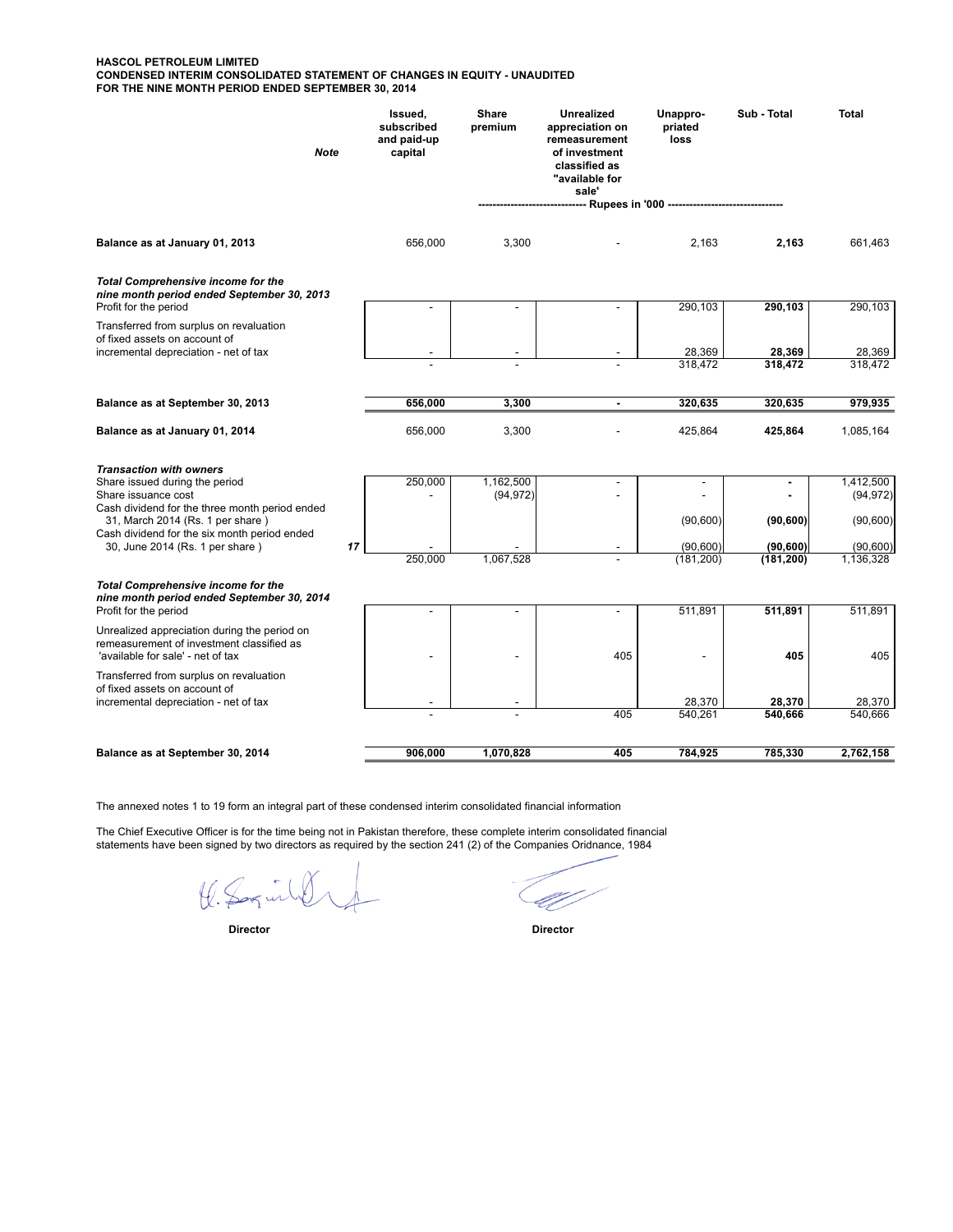# **HASCOL PETROLEUM LIMITED CONDENSED INTERIM CONSOLIDATED CASH FLOW STATEMENT - UNAUDITE D FOR THE NINE MONTH PERIOD ENDED SEPTEMBER 30, 2014**

|                                                             | Nine month period ended |               |                |
|-------------------------------------------------------------|-------------------------|---------------|----------------|
|                                                             |                         | September 30, | September 30,  |
|                                                             | <b>Note</b>             | 2014          | 2013           |
|                                                             |                         |               | Rupees in '000 |
| <b>CASH FLOWS FROM OPERATING ACTIVITIES</b>                 |                         |               |                |
| Cash generated from operations                              | 14                      | 2,355,809     | 866,234        |
| Mark-up on short-term finance paid                          |                         | (162, 856)    | (63, 337)      |
| Dividend paid                                               |                         | (90, 600)     |                |
| Gratuity paid                                               |                         |               | (8,593)        |
| Taxes paid                                                  |                         | 33,747        | (18, 679)      |
| Net cash generated from operating activities                |                         | 2,136,100     | 775,625        |
| <b>CASH FLOWS FROM INVESTING ACTIVITIES</b>                 |                         |               |                |
| Capital expenditure paid                                    |                         | (1,021,049)   | (580, 572)     |
| Acquisition of long term investment                         |                         | (819, 920)    |                |
| Proceeds from disposal of long term investment              |                         | 107,453       |                |
| Proceeds from disposal of property, plant and equipment     |                         | 16,536        | 3,178          |
| Long term deposits                                          |                         | (9, 927)      | 5,163          |
| Net cash used in investing activities                       |                         | (1,726,907)   | (572, 231)     |
| <b>CASH FLOWS FROM FINANCING ACTIVITIES</b>                 |                         |               |                |
| Lease rentals paid                                          |                         | (12, 486)     | (55, 100)      |
| Proceed from issuance of shares                             |                         | 1,317,528     |                |
| Long term finance obtained and repaid - net                 |                         | 334,907       | (107, 468)     |
| Long term deposits                                          |                         | 7,679         | 5,349          |
| Net cash used in financing activities                       |                         | 1,647,628     | (157, 219)     |
| Net decrease in cash and cash equivalents                   |                         | 2,056,821     | 46,175         |
| Cash and cash equivalents as at the beginning of the period |                         | 185,830       | 93,262         |
| Cash and cash equivalents as at the end of the period       | 15                      | 2,242,651     | 139,437        |

The annexed notes 1 to 19 form an integral part of these condensed interim consolidated financial information.

The Chief Executive Officer is for the time being not in Pakistan therefore, these complete interim consolidated financial statements have been signed by two directors as required by the section 241 (2) of the Companies Oridnance, 1984.

K. Saguild

 **Director Director**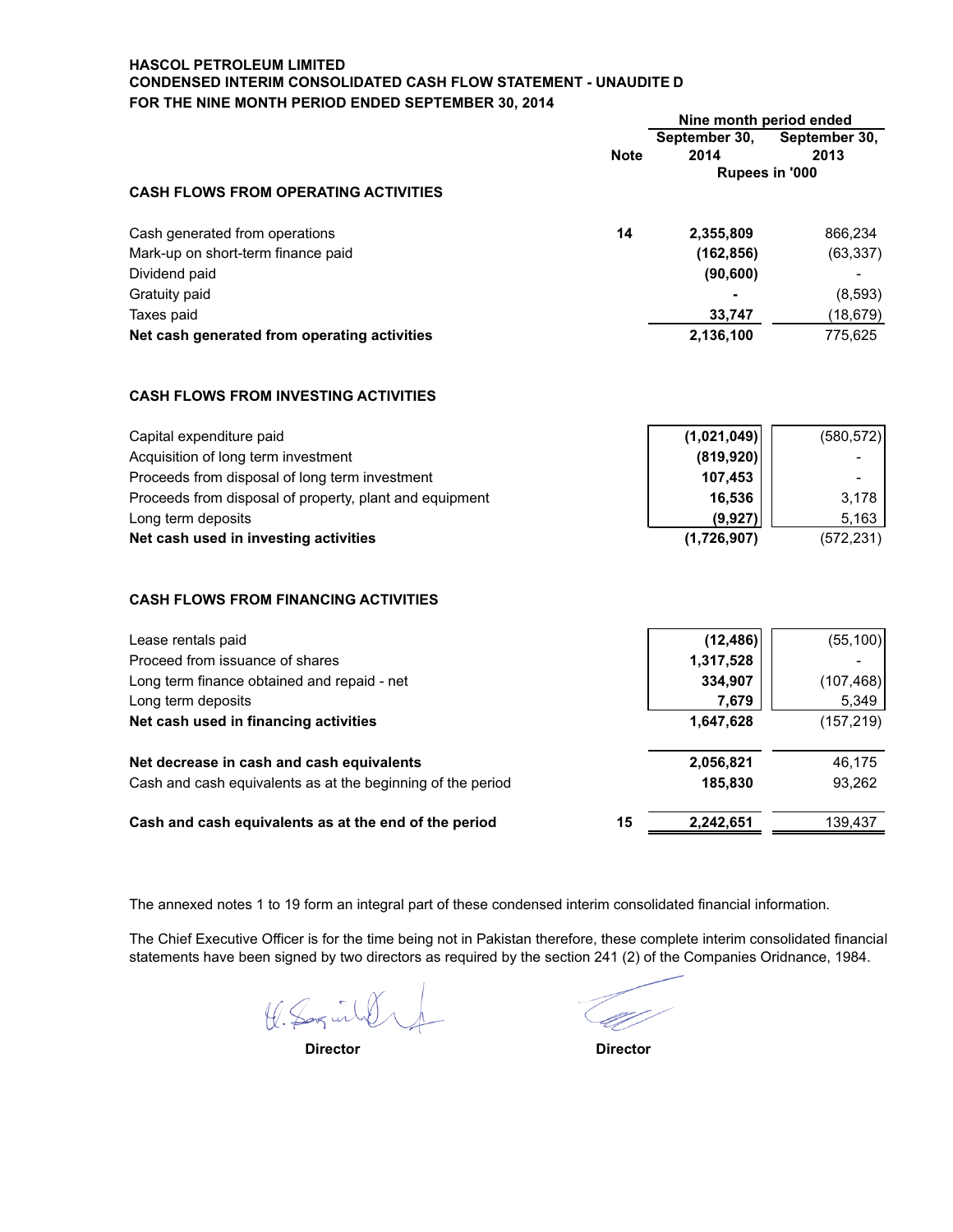### **HASCOL PETROLEUM LIMITED**

#### *NOTES TO THE CONDENSED INTERIM CONSOLIDATED FINANCIAL INFORMATION*

*FOR THE NINE MONTH PERIOD ENDED SEPTEMBER 30, 2014*

#### **1 STATUS AND NATURE OF BUSINESS**

Hascol Petroleum Limited (the Company), the Parent Company, was incorporated in Pakistan as a private limited company on March 28, 2001. On September 12, 2007 the Company was converted into a public unlisted company. The registered office of the Company is situated at Suite No.105-106, The Forum, Khayaban-e-Jami, Clifton, Karachi. The Company markets petroleum products and compressed natural gas. It also blends and markets various kinds of lubricating products.

The Company obtained oil marketing license from Ministry of Petroleum and Natural Resources in the year 2005. Commercial operations were started in the month of September 2005.

**1.1** During the period, the Company has made an Initial Public Offering (IPO) through issuance of 25 million ordinary shares of Rs. 10 each at a price of Rs. 56.50 per share determined through book building process. The share premium at Rs. 46.50 per share amounting to Rs. 1,162.50 million out of which Rs. 94.97 million hase been adjusted against share issuance cost. Out of the total issue of 25 million ordinary shares, 18.75 million shares were subscribded through book building by high net worth individuals & institutional investors and the remaining 6.25 million shares were subscribed by the General Public and the shares has been duly allotted. On May 12, 2014, The Karachi, Lahore & Islamabad Stock Exchanges have approve the Company's application for formal listing and quotation of shares.

The Group comprises of the Parent Company and the following subsidiary company that have been consolidated in these financial statements on line by line basis. All material inter company balances, and transaction have been eliminated.

| <b>Subsidiary Company</b>             | <b>Nature of Business</b>  | Holding |
|---------------------------------------|----------------------------|---------|
| Hascombe Lubricants (Private) Limited | <b>Lubricant Marketing</b> | 100%    |

Hascombe Lubricants (Private) Limited was incorporated on 27 December 2001 as a private limited company under the Companies Ordinance 1984. The registered office of the Subsidary at suite no. 105 - 106, The Forum, Khayaban-e-Jami, Clifton, Karachi. Principal activity of the Subsidary includes marketing and selling imported and locally produced automobile and industrial lubricants. Hascombe Lubricants (Private) Limited is a wholly owned subsidiary of Hascol Petroleum Limited.

### **2 BASIS OF PREPARATION**

The condensed interim consolidated financial statements of the group for the nine month period ended September 30, 2014 are unaudited and has been prepared in accordance with the requirements of the International Accounting Standard 34 - 'Interim Financial Reporting' and provisions of and directives issued under the Companies Ordinance, 1984 (the Ordinance). In case where requirements differ, the provisions of or directives issued under the Ordinance have been followed.

This un-audited condensed interim consolidated financial information is being presented and submitted to the shareholders as required by the listing Regulations of Karachi, Lahore and Islamabad Stock Exchanges and under section 245 of the Companies Ordinance, 1984. The condensed interim consolidated financial information does not includes all information and disclosure required in the annual financial statements and should be read in conjunction with the audited consolidated financial statements of the group for the year ended December 31 2013

### **3 ACCOUNTING POLICIES**

The accounting policies and the methods of computation adopted in the preparation of this un-audited condensed interim consolidated financial information are the same as those applied in the preparation of audited annual consolidated financial statements of the group for the year ended December 31, 2013.

### **4 ACCOUNTING ESTIMATES AND JUDGEMENTS**

- **4.1** The preparation of this un-audited condensed interim consolidated financial information in conformity with the approved accounting standards requires the use of certain critical accounting estimates. It also requires management to exercise its judgement in the process of applying the group accounting policies. Estimates and judgements are continually evaluated and are based on historical experience and other factors, including expectation of future events that are believed to be reasonable under the circumstances. However, actual results may differ from these estimates.
- **4.2** During the preparation of this un-audited condensed interim consolidated financial information, the significant judgements made by management in applying the group accounting policies and the ker sources of estimation uncertainly were the same as those that were applied to the audited annual consolidated financial statements for the year ended December 31, 2013.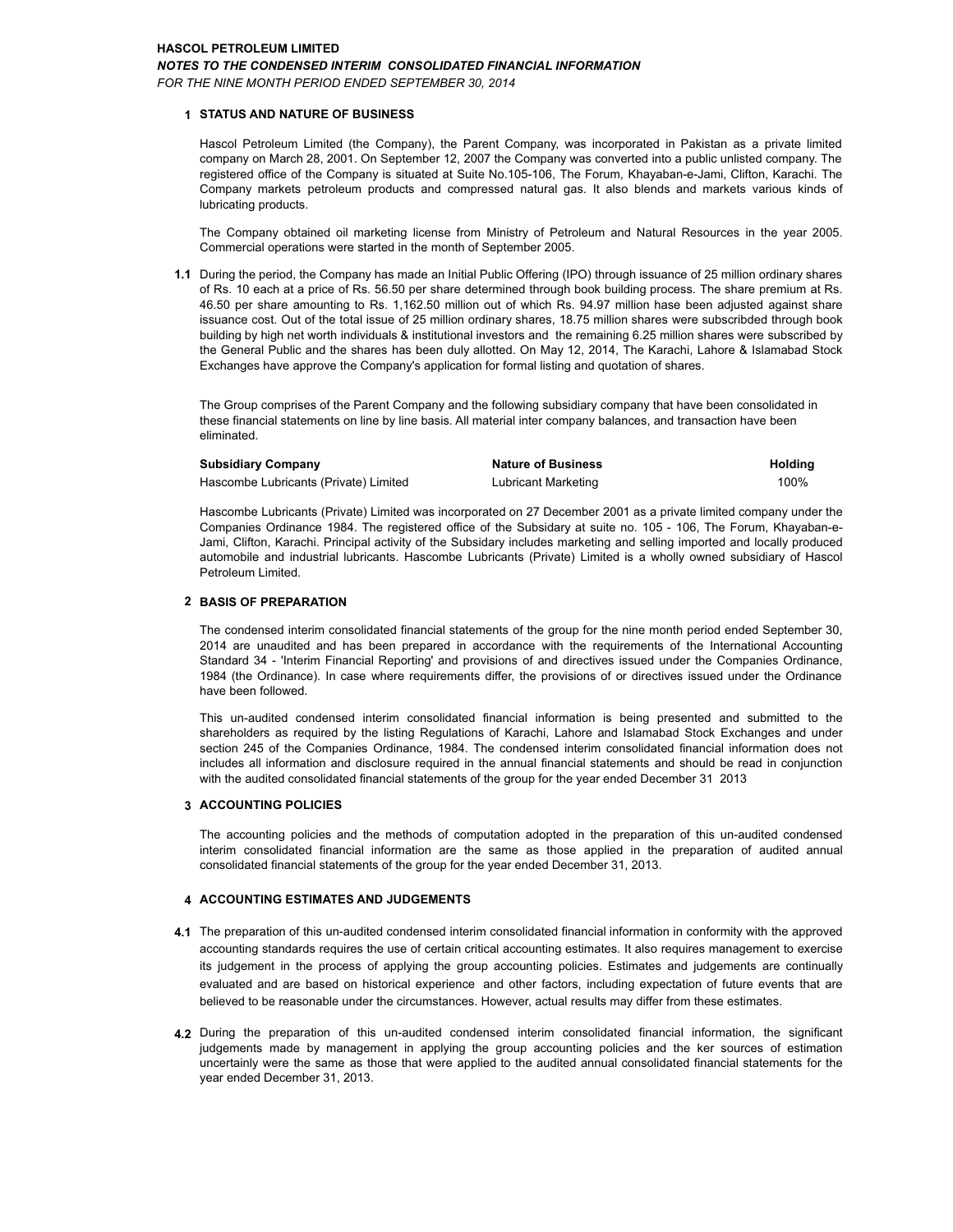|                                | Note           | September 30,<br>2014<br>Un-audited                                                                                                                                                                                                                                                                                                                                                  | December 31,<br>2013<br>Audited |
|--------------------------------|----------------|--------------------------------------------------------------------------------------------------------------------------------------------------------------------------------------------------------------------------------------------------------------------------------------------------------------------------------------------------------------------------------------|---------------------------------|
| 5 FIXED ASSETS                 |                |                                                                                                                                                                                                                                                                                                                                                                                      | Rupees in '000                  |
| Property, plant and equipment  |                |                                                                                                                                                                                                                                                                                                                                                                                      |                                 |
| Operating fixed assets         | 5.1, 5.2 & 5.3 | 1,756,986                                                                                                                                                                                                                                                                                                                                                                            | 1,206,554                       |
| Orachel conditions are control | . .            | $\overline{1}$ $\overline{1}$ $\overline{1}$ $\overline{1}$ $\overline{1}$ $\overline{1}$ $\overline{1}$ $\overline{1}$ $\overline{1}$ $\overline{1}$ $\overline{1}$ $\overline{1}$ $\overline{1}$ $\overline{1}$ $\overline{1}$ $\overline{1}$ $\overline{1}$ $\overline{1}$ $\overline{1}$ $\overline{1}$ $\overline{1}$ $\overline{1}$ $\overline{1}$ $\overline{1}$ $\overline{$ | 1.070.071                       |

| Operating fixed assets   | $5.1.5.2 \& 5.3$ | 1.756.986 | M206.554 I |
|--------------------------|------------------|-----------|------------|
| Capital work-in-progress |                  | 1.441.586 | 1.079.871  |
|                          |                  | 3.198.572 | 2.286.425  |

**5.1** Additions to operating assets, including transfer from capital work-in-progress, during the period/ year were as follows:

| <b>Owned assets</b>                                |         |        |
|----------------------------------------------------|---------|--------|
| Office building                                    | 269,355 | 5,327  |
| Pump building                                      | 26,232  | 26,544 |
| Plant and machinery                                | 11,608  | 4,070  |
| Tanks and pipelines                                | 160,611 | 6,356  |
| Dispensing pumps                                   | 25,141  | 8,781  |
| <b>Vehicles</b>                                    | 1,031   | 138    |
| Computer auxiliaries                               | 4,530   | 14,464 |
| Furniture, office equipment and other assets       | 10,380  | 10,052 |
| Electrical, mechanical and firefighting equipments | 104,861 | 3,026  |
|                                                    | 613,749 | 78,758 |
| <b>Leased assets</b>                               |         |        |
| Dispensing pumps                                   | 15,630  |        |
| Plant and machinery                                | 4,508   |        |
| Electrical, mechanical and firefighting equipments | 18,104  |        |
| <b>Vehicles</b>                                    | 7,343   |        |
|                                                    | 45,585  |        |
|                                                    | 659,334 | 78,758 |
|                                                    |         |        |

**5.2** The following assets were disposed off during the period/ year:

| September 30, 2014                                                        | Cost   | Accumulated<br><b>Depreciation</b><br>---------------Rupees in '000 --------------- | <b>Net Book Value</b> |
|---------------------------------------------------------------------------|--------|-------------------------------------------------------------------------------------|-----------------------|
| <b>Leased assets</b>                                                      |        |                                                                                     |                       |
| Vehicles                                                                  | 14,892 | (12, 463)                                                                           | 2,429                 |
| December 31, 2013 - audited                                               | 2,378  | 2,378                                                                               |                       |
|                                                                           |        | September 30,                                                                       | September 30,         |
|                                                                           |        | 2014                                                                                | 2013                  |
| 5.3 The depreciation charge for the period has been allocated as follows: |        |                                                                                     | Rupees in '000        |
| Distribution expenses                                                     |        | 86,061                                                                              | 64,140                |
| Administrative expenses                                                   |        | 9,170                                                                               | 7,801                 |
|                                                                           |        | 95,231                                                                              | 71,941                |
|                                                                           |        | September 30,                                                                       | December 31,          |
|                                                                           |        | 2014                                                                                | 2013                  |
|                                                                           |        | <b>Un-audited</b>                                                                   | <b>Audited</b>        |
|                                                                           |        |                                                                                     | Rupees in '000        |
| 5.4 Capital work-in-progress                                              |        |                                                                                     |                       |
| Petrol pump buildings & equipment                                         |        | 882,657                                                                             | 296,863               |
| Depots, tanks and dispensers                                              |        | 507,496                                                                             | 723,545               |
| Borrowing cost capitalized                                                |        | 51,433                                                                              | 59,463                |
|                                                                           |        | 1,441,586                                                                           | 1,079,871             |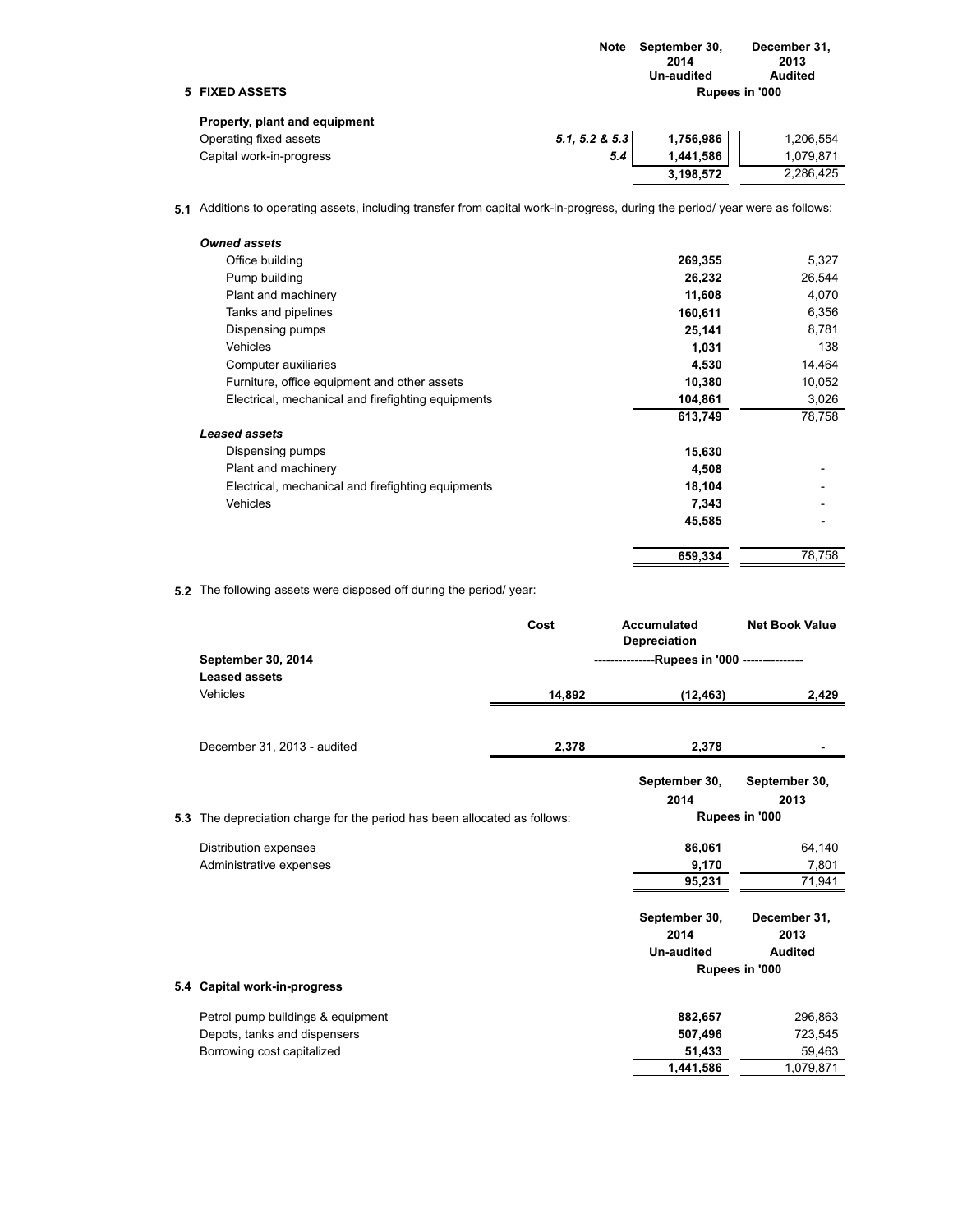# **HASCOL PETROLEUM LIMITED**

*NOTES TO THE CONDENSED INTERIM CONSOLIDATED FINANCIAL INFORMATION*

*FOR THE NINE MONTH PERIOD ENDED SEPTEMBER 30, 2014*

|   |                                                                                                     |                       |                | September 30,<br>2014<br><b>Un-audited</b> | December 31,<br>2013<br>Audited |
|---|-----------------------------------------------------------------------------------------------------|-----------------------|----------------|--------------------------------------------|---------------------------------|
| 6 | <b>LONG-TERM INVESTMENTS</b>                                                                        |                       |                |                                            | Rupees in '000                  |
|   | <b>Available for sale</b><br>Pakistan Refinery Limited - Associate Company                          |                       | 6.1            | 718,282                                    |                                 |
|   |                                                                                                     |                       | September 30,  |                                            | December 31.                    |
|   |                                                                                                     | Percentage<br>holding | Amount         | Percentage<br>holding                      | Amount                          |
|   |                                                                                                     |                       | Rupees in '000 |                                            | Rupees in '000                  |
|   | 6.1 Pakistan Refinery Limited - Associate Company<br><b>Pakistan Refinery Limited (PRL)</b><br>Cost |                       |                |                                            |                                 |
|   | 4,327,000 ordinary shares of Rs. 10 each                                                            | 12.36                 | 717,819        |                                            |                                 |
|   | Unrealized appreciation / (diminution) on<br>remeasurement of investment                            |                       |                |                                            |                                 |
|   | Opening balance                                                                                     |                       |                |                                            |                                 |
|   | Traneferred during the period to equity                                                             |                       | 463            |                                            |                                 |
|   | Closing balance                                                                                     |                       | 463            |                                            |                                 |
|   |                                                                                                     |                       | 718,282        |                                            |                                 |

**6.2.1** Investment in PRL (quoted), an associate undertaking of the group due to common directorship, amounts to Rs. 718.282 million (December 2013: Rs. Nil), representing 12.36% (December 2013: Nil% ) of PRL paid up share capital as at 30 September 2014. During the period Company purchase 4.327 million (December 2013: Nil) at Rs.165.89 per share (December 2013: Rs. Nil) .

|                                                               | September 30,<br>2014 | December 31,<br>2013 |  |
|---------------------------------------------------------------|-----------------------|----------------------|--|
| <b>DEFERRED TAXATION - NET</b>                                | <b>Un-audited</b>     | <b>Audited</b>       |  |
|                                                               |                       | Rupees in '000       |  |
| This is comprised of the following:                           |                       |                      |  |
| Taxable temporary difference arising in respect of :          |                       |                      |  |
| - Accelerated depreciation net of revaluation of fixed assets | (350, 381)            | (276,687)            |  |
| - Assets under finance lease                                  | (105, 912)            | (93,379)             |  |
| - Incremental deprecation                                     | 15,276                | 20,368               |  |
| - Remeasurement of investment "available for sale"            | (58)                  |                      |  |
| Deductible temporary difference arising in respect of :       |                       |                      |  |
| - Liabilities against assets subject to finance lease         | 28,880                | 33,251               |  |
| - Employee benefits                                           | 21,442                | 16,469               |  |
| - Investments                                                 | 10,711                | 10,711               |  |
| - Provision for doubtful debts                                | 2,651                 | 2,629                |  |
| - Carry forward tax losses                                    |                       | 112,015              |  |
| - Turnover tax                                                | 763,145               | 501,240              |  |
| - Exchange loss                                               | 51,895                | 891                  |  |
|                                                               | 437,649               | 327,508              |  |

**7.1** Deferred income tax asset is recognized for tax losses available for carry-forward to the extent that the realization of the related tax benefit through future taxable profits is probable. The aggregate tax losses available for carry forward as at September 30, 2014 amount to Rs. Nil (December 31, 2013: Rs. 320.042 million).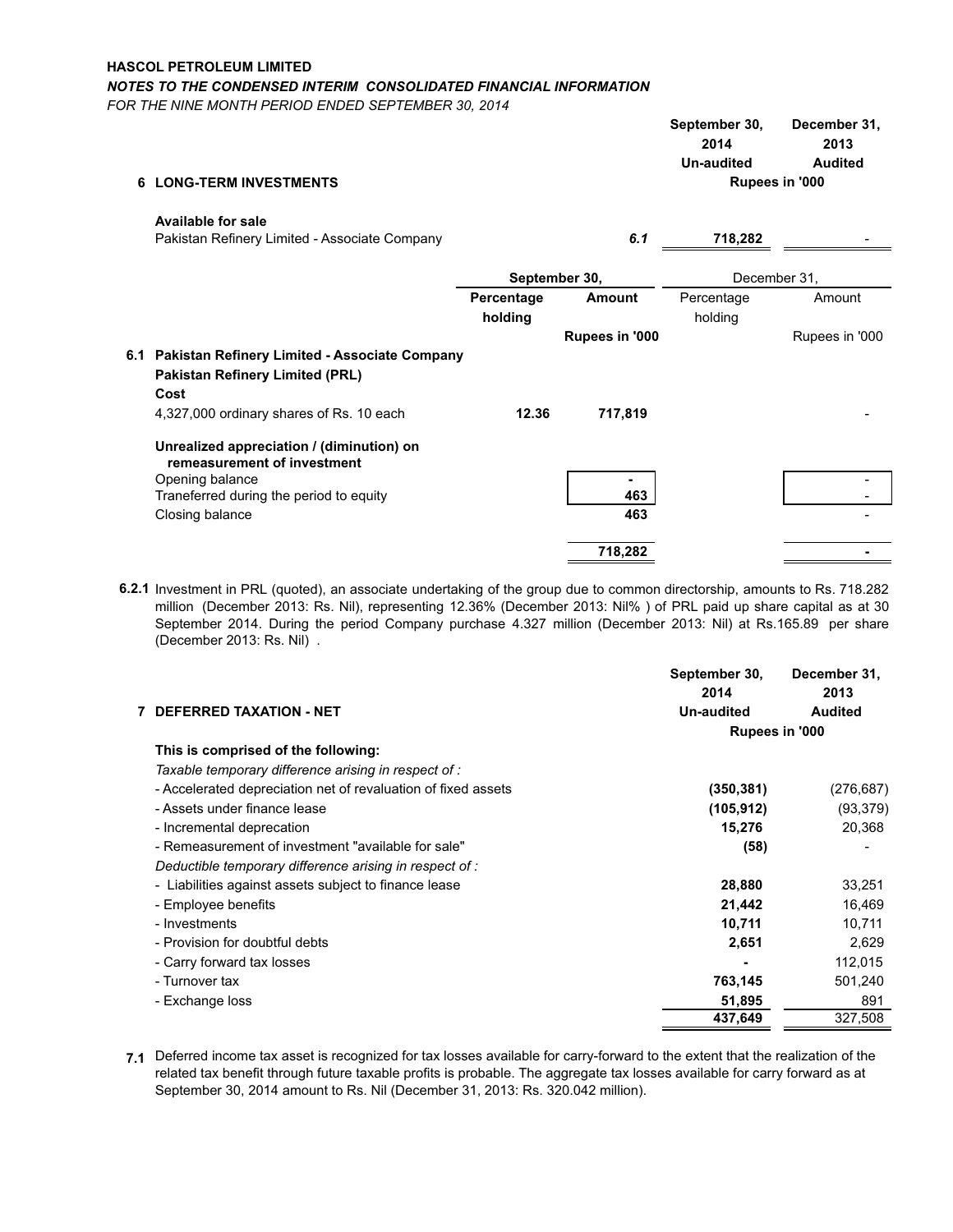# **HASCOL PETROLEUM LIMITED** *NOTES TO THE CONDENSED INTERIM CONSOLIDATED FINANCIAL INFORMATION*

*FOR THE NINE MONTH PERIOD ENDED SEPTEMBER 30, 2014*

|                           |     | September 30,     | December 31,   |
|---------------------------|-----|-------------------|----------------|
|                           |     | 2014              | 2013           |
|                           |     | <b>Un-audited</b> | <b>Audited</b> |
|                           |     | Rupees in "000"   |                |
| 8 TRADE DEBTS             |     |                   |                |
| Considered good           |     | 5,918,631         | 2,116,118      |
|                           |     |                   |                |
| 9 OTHER RECEIVABLES       |     |                   |                |
| Price differential claims | 9.1 | 5,083             | 5,083          |
| <b>Others</b>             | 9.2 | 308,484           | 61,703         |
|                           |     | 313,567           | 66,786         |
|                           |     |                   |                |

**9.1 9.2**  9.1 This represents amount receivable from the Government of Pakistan (GoP) net of recovery as per fortnightly rates declared by the Ministry of Petroleum and Natural Resources (MPNR). The company together with other oil marketing companies is actively persuing the matter with the concerned authorities for the early settlement of above claim. The company considers that the balance amount will be reimbursed by GoP in due course of time.

9.2 This includes Rs. 16.67 million (December 31, 2013 : 12.32 million) receivable from related parties.

### **10 ISSUED, SUBSCRIBED AND PAID UP CAPITAL**

### **10.1 Authorised Share Capital**

| September 30, December 31,<br>2014<br>Un-audited | 2013<br>Audited |                                | September 30,<br>2014<br>Un-audited | December 31,<br>2013<br><b>Audited</b> |
|--------------------------------------------------|-----------------|--------------------------------|-------------------------------------|----------------------------------------|
| 150,000,000                                      | 150,000,000     | Ordinary Shares of Rs. 10 each | 1.500.000                           | 1,500,000                              |

## **10.2 Issued, Subscribed and Paid Up-capital**

| September 30,<br>2014<br>Un-audited | December 31.<br>2013<br>Audited<br>Number of shares |                                                                     | September 30,<br>2014<br>Un-audited<br>Rupees in "000" | December 31.<br>2013<br><b>Audited</b> |
|-------------------------------------|-----------------------------------------------------|---------------------------------------------------------------------|--------------------------------------------------------|----------------------------------------|
| 64.540.000                          | 64.540.000                                          | Ordinary shares of Rs. 10 each<br>fully paid in cash                | 645.400                                                | 645.400                                |
| 1.060.000                           | 1.060.000                                           | Ordinary shares of Rs. 10 each for<br>Consideration other than cash | 10.600                                                 | 10.600                                 |
| 25,000,000                          | ٠                                                   | Issued during the current period<br>2014 (Refer Note 1.1)           | 250,000                                                |                                        |
| 90,600,000                          | 65.600.000                                          |                                                                     | 906.000                                                | 656,000                                |

### **11 TRADE AND OTHER PAYABLES**

| Trade creditors            | 11,534,356     | 5,271,351 |
|----------------------------|----------------|-----------|
| <b>Accrued liabilities</b> | 30.191         | 78.933    |
| Advance from customers     | 386.345        | 142,635   |
| Other advances             | 181.465        | 200,565   |
| <b>IFEM</b> payable        | $\blacksquare$ | 233,275   |
| Other liabilities          | 1.068.108      | 478.568   |
|                            | 13,200,465     | 6,405,327 |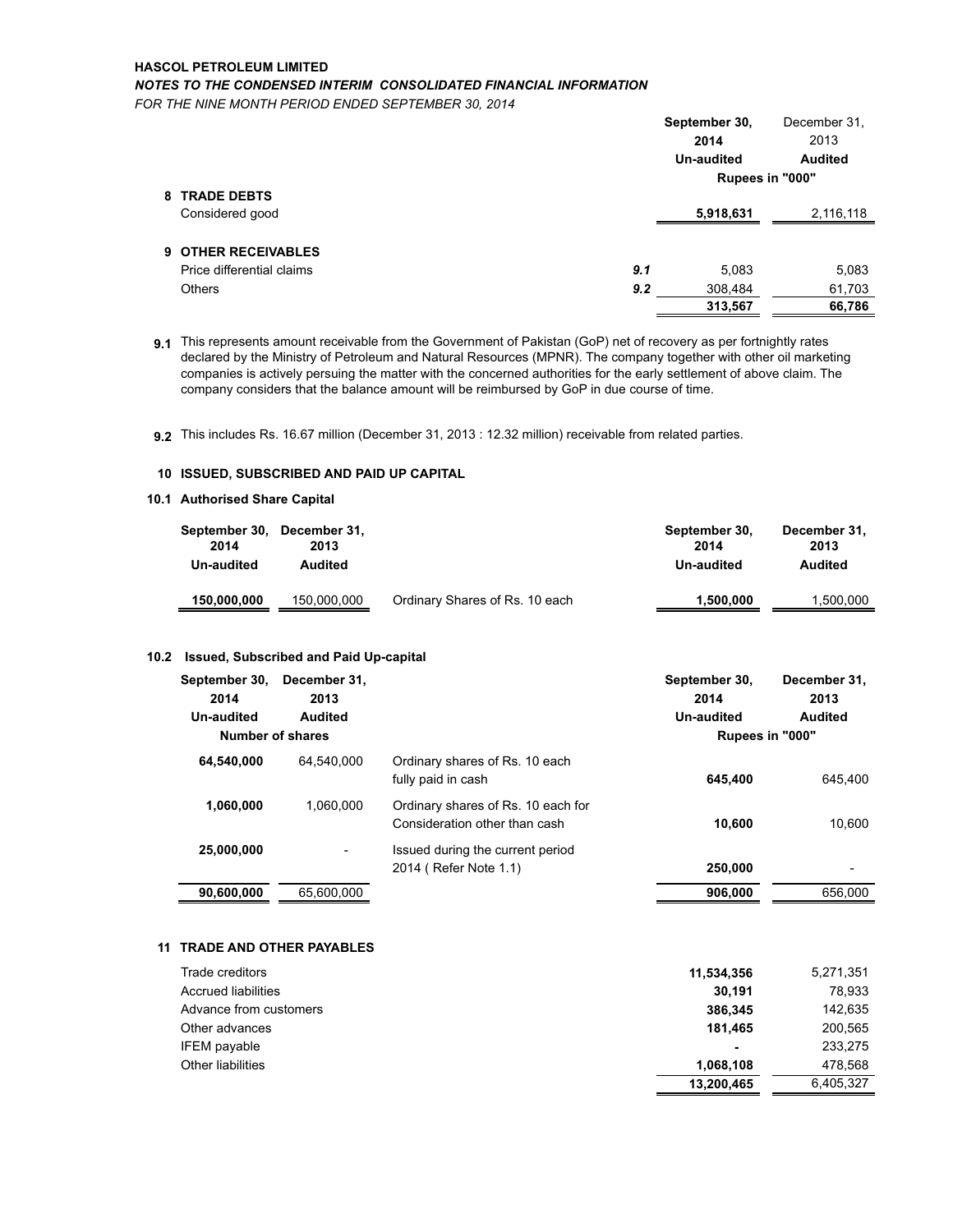# **12 CONTINGENCIES AND COMMITMENTS**

### **12.1 Contingencies**

As per the deliberations of the Main Committee of the Oil Companies Advisory Committee (OCAC) held in their meeting number MCM-168 dated September 20, 2007, the financial costs on outstanding Price Differential Claims (PDC) should be worked and billed to the Government of Pakistan (GOP) through OCAC by the Oil Marketing Companies (OMCs) on a regular basis. Although the Company had billed Rs 65.97 million (2013: Rs 65.97 million)to the GOP/ OCAC, the management had not accounted for its impact in these financial statements as the inflow of economic benefits, though probable, is not virtually certain.

The facility for opening letters of credit (LCs) acceptances as at September 30, 2014 amounted to Rs. 5,739 million (December 31, 2013: Rs 3,399 million) of which the amount remaining unutilized as at that date was Rs. 3,736 million (December 31, 2013: Rs 1,507.467 million).

# **12.2 Commitments**

**12.2.1**Commitments in respect of capital expenditure contracted for but not yet incurred are as follows:

|                               | September 30,<br>2014 | December 31,<br>2013 |  |
|-------------------------------|-----------------------|----------------------|--|
|                               | Un-audited            | <b>Audited</b>       |  |
|                               | Rupees in "000"       |                      |  |
| Property, plant and equipment | 323,660               | 30.872               |  |
|                               |                       |                      |  |

**12.2.2** Commitments for rental of assets under operating lease agreements as at September 30, 2014 amounted to Rs 1,140.297 million (December 31, 2013: Rs 1,176.627 million) payable as follows:

|    |                                                   | September 30,<br>2014<br>Un-audited | December 31,<br>2013<br><b>Audited</b> |
|----|---------------------------------------------------|-------------------------------------|----------------------------------------|
|    |                                                   | Rupees in "000"                     |                                        |
|    | Not later than one year                           | 76,203                              | 76,203                                 |
|    | Later than one year and not later than five years | 304,812                             | 304,812                                |
|    | Later than five years                             | 759,282                             | 795,612                                |
|    |                                                   | 1,140,297                           | 1,176,627                              |
|    |                                                   | September 30,<br>2014               | September 30,<br>2013                  |
|    |                                                   | Rupees in '000                      |                                        |
| 13 | <b>TAXATION</b>                                   |                                     |                                        |
|    | Current                                           | (302, 428)                          | (148, 510)                             |
|    | Deferred                                          | 110,197                             | 124,647                                |
|    |                                                   | (192, 231)                          | (23,863)                               |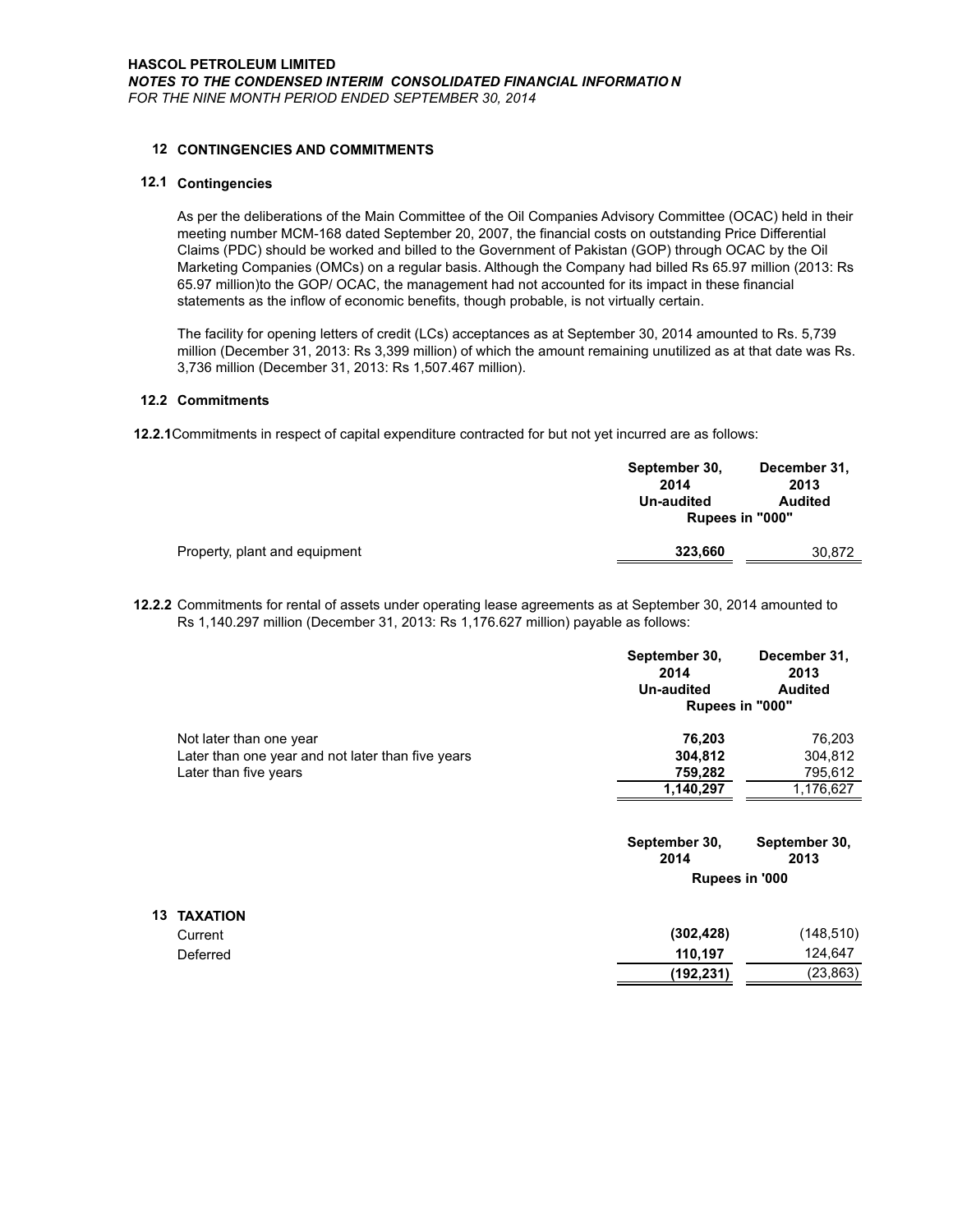|                                                        |      | September 30,<br>2014 | September 30,<br>2013 |
|--------------------------------------------------------|------|-----------------------|-----------------------|
|                                                        |      | Rupees in '000        |                       |
| <b>14 CASH GENERATED FROM OPERATIONS</b>               |      |                       |                       |
| Profit before taxation                                 |      | 704,122               | 313,966               |
| Adjustment for non-cash charges and other items:       |      |                       |                       |
| Depreciation/ amortisation expense                     |      | 96,475                | 71,941                |
| Gain on sale of fixed assets                           |      | (2,865)               | (2, 498)              |
| Capital gain                                           |      | (5, 352)              |                       |
| Provision for gratuity                                 |      | 14,209                | 24,880                |
| Mark-up on short-term running finances and loans       |      | 177,313               | 81,301                |
| Working capital changes                                | 14.1 | 1,371,907             | 376,644               |
|                                                        |      | 2,355,809             | 866,234               |
| 14.1 Working capital changes                           |      |                       |                       |
| (Increase) / decrease in current assets                |      |                       |                       |
| Stock-in-trade                                         |      | (3,081,310)           | (1,709,282)           |
| <b>Trade debts</b>                                     |      | (3,802,513)           | 262,980               |
| Short-term deposits and prepayments                    |      | (15, 402)             | (15, 777)             |
| Other receivables - net                                |      | (246, 781)            | (7,671)               |
| Sales tax receivable / payable                         |      |                       | (71, 219)             |
| Loans and advances - considered good                   |      | 248,906               | (131, 178)            |
|                                                        |      | (6,897,100)           | (1,672,147)           |
| Increase/ (decrease) in current liabilities            |      |                       |                       |
| Trade and other payables                               |      | 8,269,007             | 2,048,791             |
|                                                        |      | 1,371,907             | 376,644               |
| <b>15 CASH AND CASH EQUIVALENTS</b>                    |      |                       |                       |
| Cash and cash equivalents comprise of the following    |      |                       |                       |
| Cash and bank balances                                 |      | 2,999,354             | 577,589               |
| Finances utilised under mark-up arrangements - secured |      | (756, 703)            | (438, 152)            |
|                                                        |      | 2,242,651             | 139,437               |